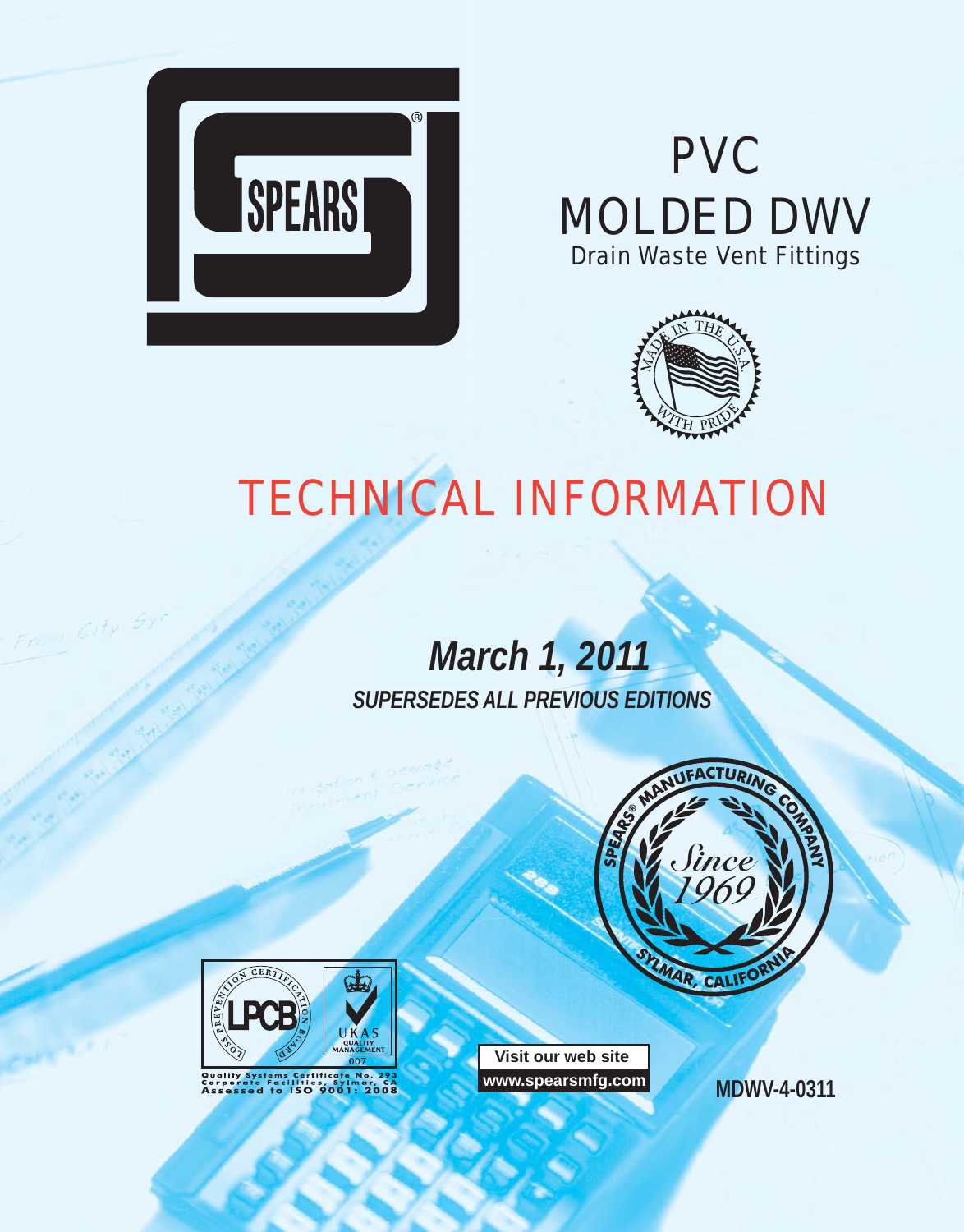#### **Additional Technical Publications**

| THERMOPLASTIC VALVES • PRODUCT GUIDE & ENGINEERING SPECIFICATIONS V-4          |
|--------------------------------------------------------------------------------|
|                                                                                |
|                                                                                |
|                                                                                |
|                                                                                |
| THERMOPLASTIC FLANGES • TECHNICAL INFORMATION/WEIGHTS & DIMENSIONS FL-4        |
|                                                                                |
| CPVC LABWASTE™ FITTINGS • TECHNICAL INFORMATION & INSTALLATION GUIDE           |
|                                                                                |
| PVC INSERT FITTINGS FOR USE WITH POLYETHYLENE PIPE • WEIGHTS & DIMENSIONSINS-4 |
|                                                                                |

### **Spears® Quality Policy**

It is the policy and objective of Spears® Manufacturing Company to produce a superior quality product suitable for its intended use, with regard to functionality, structural integrity and conformance to established industry standards and practices. It is the commitment of this Company to do so in a manner which provides consistency of product quality, optimum availability, and superior customer service, while maintaining efficiency of operations and profitability necessary to perpetuate product improvement and customer satisfaction. Furthermore, it is recognized that the attainment of these objectives is the responsibility of all Company operations and personnel according to their respective functions.

The information contained in this publication is based on current information and Product design at the time of publication and is subject to change without notification. Our ongoing commitment to product improvement may result in some variations. No representations, guarantees or warranties of any kind are made as to its accuracy, suitability for particular applications or results to be obtained therefrom. For verification of technical data or additional information not contained herein, please contact Spears® Technical Services Department [West Coast: (818) 364-1611 — East Coast: (678) 985-1263].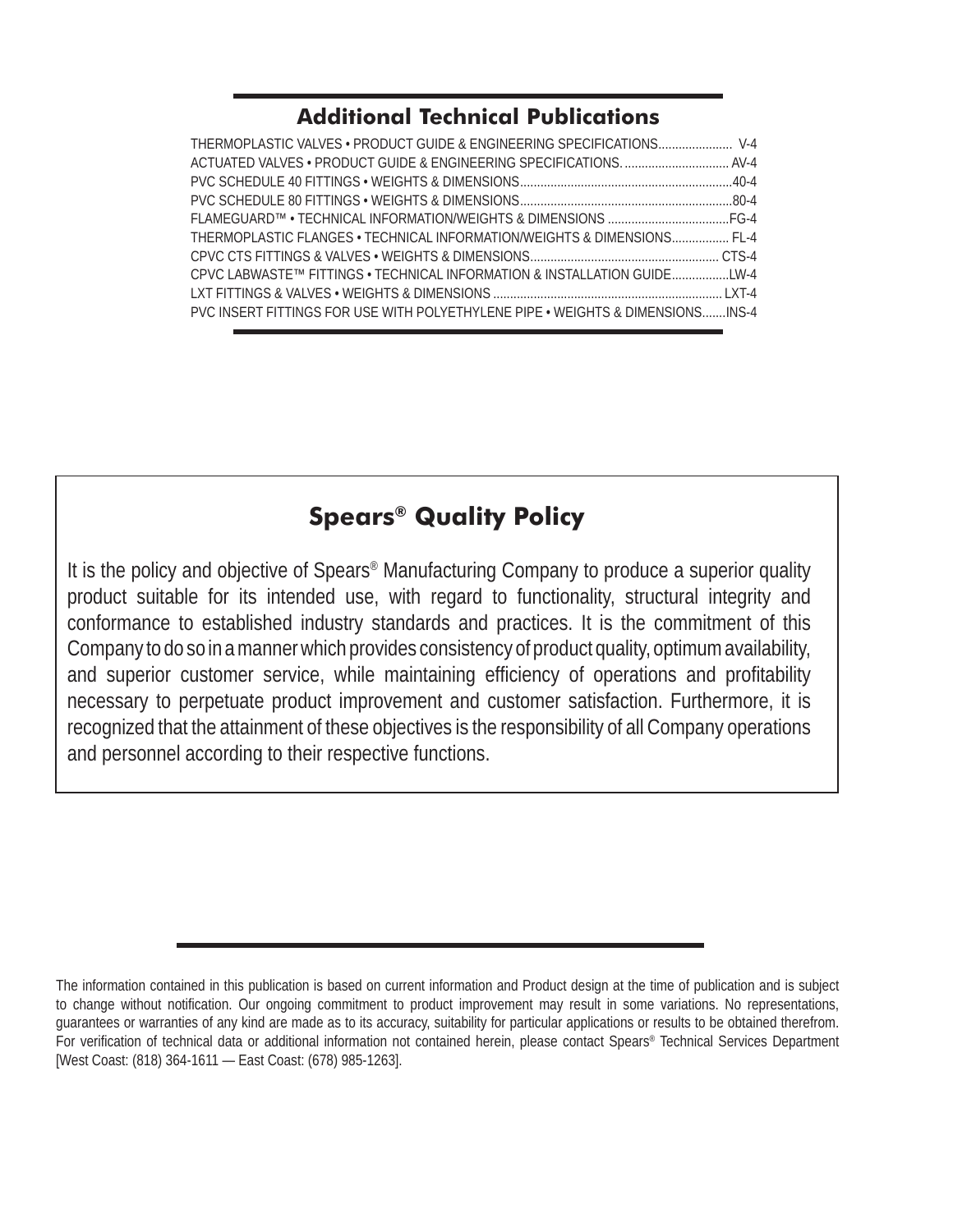

## *SPEARS® LINE OF QUALITY PVC DRAIN, WASTE AND VENT (DWV) FITTINGS ARE MANUFACTURED IN STRICT COMPLIANCE TO ASTM D 2665.*

# *WATCH SPEARS® WEB SITE AND NEW PRODUCT ANNOUNCEMENTS FOR THE LATEST ADDITIONS TO THIS PRODUCT LINE.*

### *www.spearsmfg.com*

### **STANDARDS & SPECIFICATIONS**

Standards provide greater assurance of product performance and consistency, and are available to assist design engineers in system specification. The most frequently referenced industry standards for plastic piping systems are ASTM Standard Specifications and Practices. Along with ASTM Standards, additional product specifications and certifications form the basis of product conformance to which Spears® products are manufactured.

| ASTM D 2665 | Poly (Vinyl Chloride) (PVC) Plastic Drain, Waste, and Vent Pipe and Fittings.                       |
|-------------|-----------------------------------------------------------------------------------------------------|
| ASTM D 3311 | Drain, Waste, and Vent (DWV) Plastic Fittings Patterns.                                             |
| ASTM F 1866 | Poly (Vinyl Chloride) (PVC) Plastic Schedule 40 Drainage and DWV Fabricated Fittings.               |
| ASTM D 1784 | Rigid Poly (Vinyl Chloride) (PVC) Compounds and Chlorinated Poly (Vinyl Chloride) (CPVC) Compounds. |
|             |                                                                                                     |



NSF | NSF International Standard 14 (NSF-dwv) Certified

NSF International Certified to Uniform Plumbing Code (NSF- U.P. Code)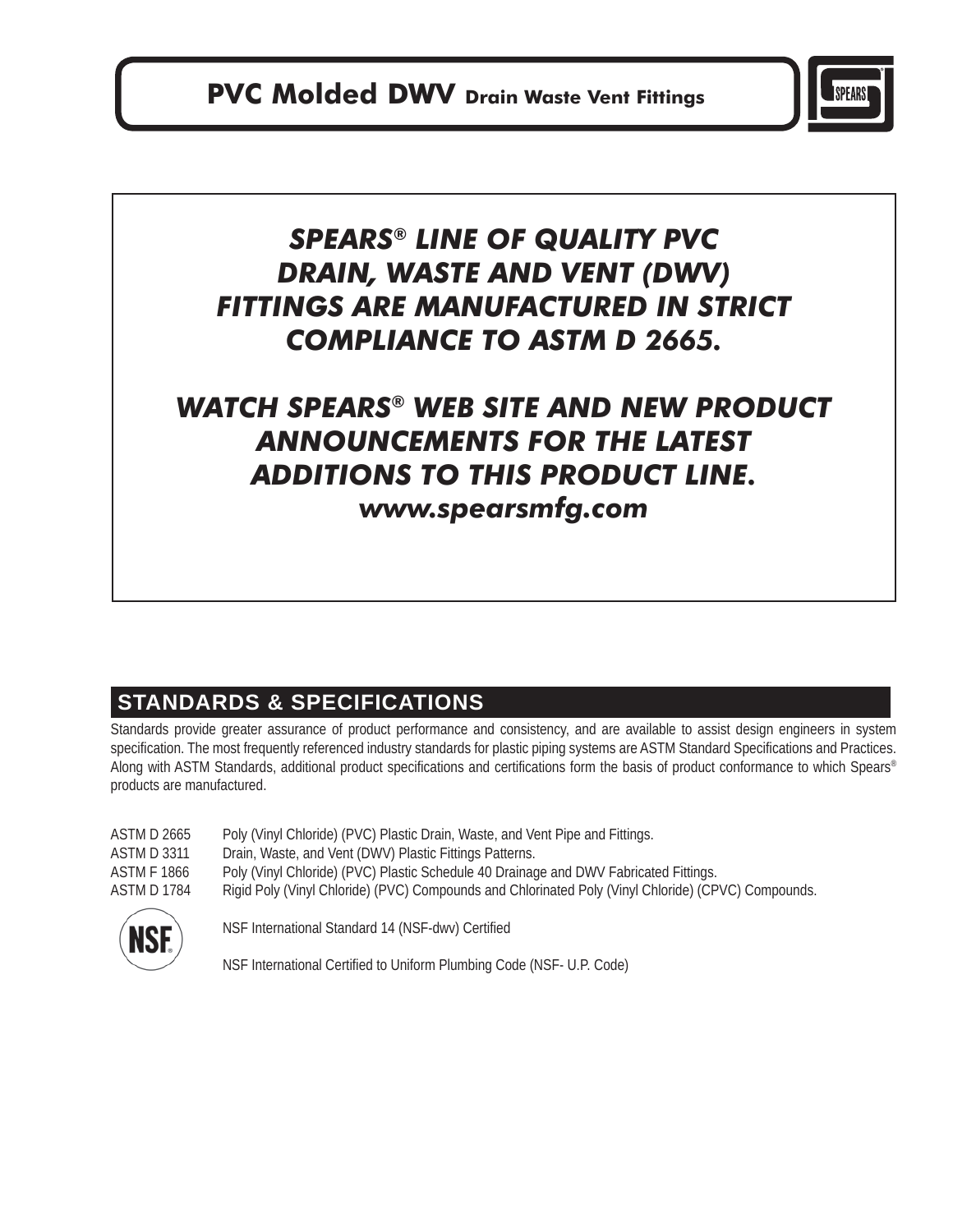

| P100 Coupling<br>H x H |                     |      |
|------------------------|---------------------|------|
| <b>Part Number</b>     | $-N$<br><b>Size</b> | N    |
| P100-015               | $1 - 1/2$           | 1/8  |
| P100-020               | $\overline{2}$      | 1/8  |
| P100-030               | 3                   | 3/16 |
| P100-040               | $\overline{4}$      | 1/4  |
| P100-060               | 6                   | 1/4  |
| P100-080               | 8                   | 1/4  |
| P100-100               | 10                  | 3/8  |
| P100-120               | 12                  | 3/8  |
| P100-140               | 14                  | 3/8  |



| P102 Pipe Increaser - Reducer<br>H x H<br>-N |             |             |
|----------------------------------------------|-------------|-------------|
| <b>Part Number</b>                           | <b>Size</b> | N           |
| P102-251                                     | $2x1 - 1/2$ | 11/16       |
| P102-337                                     | $3x1 - 1/2$ | $1 - 3/32$  |
| P102-338                                     | 3x2         | 15/16       |
| P102-420                                     | 4x2         | $1 - 3/8$   |
| P102-422                                     | 4х3         | 15/16       |
| P102-532                                     | 6x4         | $1 - 7/16$  |
| P102-582                                     | 8x4         | $2 - 11/32$ |
| P102-585                                     | 8x6         | $1 - 3/8$   |
| P102-624                                     | 10x4        | $3 - 3/8$   |
| P102-626                                     | 10x6        | $2 - 9/32$  |
| P102-628                                     | 10x8        | $1 - 5/16$  |
| P102-666                                     | 12x6        | $3 - 1/4$   |
| P102-668                                     | 12x8        | $2 - 1/2$   |
| P102-670                                     | 12x10       | $1 - 11/32$ |
| 3729-528*                                    | 6x2         | $4 - 1/2$   |
| 3729-530*                                    | 6x3         | $6 - 1/8$   |
| 3729-661*                                    | 12x2        | $16 - 5/8$  |
| 3729-663*                                    | 12x3        | 16          |
| 3729-664*                                    | 12x4        | $15 - 1/2$  |
| 3729-691*                                    | 14x2        | $17 - 7/8$  |
| 3792-693*                                    | 14x3        | $17 - 1/4$  |
| 3729-694*                                    | 14х4        | $16 - 3/4$  |
| 3729-696*                                    | 14x6        | $12 - 7/8$  |
| 3729-698*                                    | 14x8        | $9 - 3/4$   |
| 3729-700*                                    | 14x10       | $4 - 3/4$   |
| 3729-702*                                    | 14x12       | $3 - 3/4$   |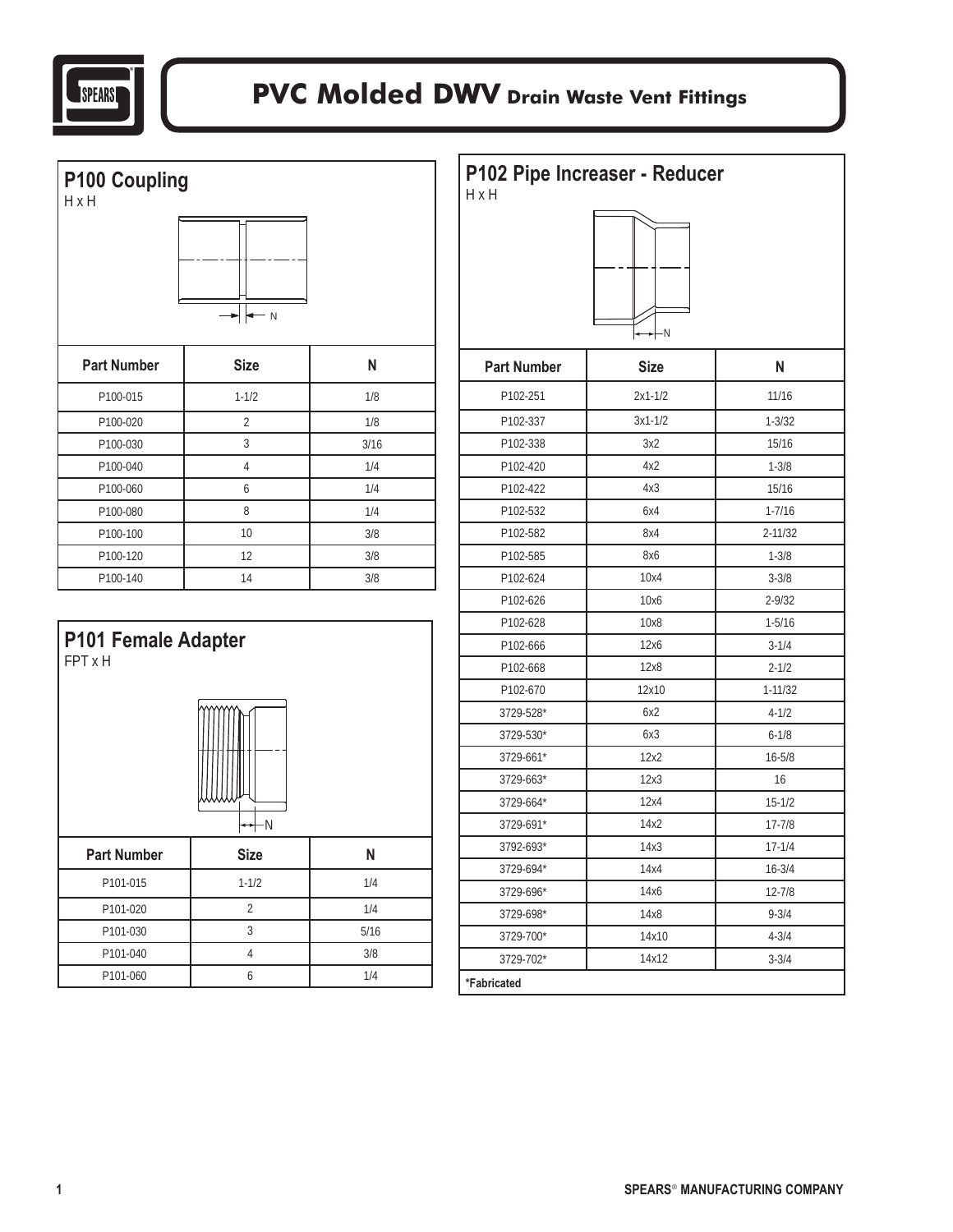

**Pipe Increaser - Eccentric Reducer**   $H \times H$ 



| <b>Part Number</b>      | <b>Size</b> | N           |
|-------------------------|-------------|-------------|
| 3729-420E*              | 4x2         | $8 - 13/16$ |
| 3729-422E*              | 4x3         | $4 - 1/8$   |
| 3729-528E <sup>3*</sup> | 6x2         | $11 - 7/16$ |
| 3729-530E <sup>2*</sup> | 6x3         | $11 - 1/8$  |
| 3729-532E*              | 6x4         | $5 - 5/8$   |
| 3729-580E <sup>3</sup>  | 8x3         | $19 - 1/8$  |
| 3729-582E <sup>2*</sup> | 8x4         | $13 - 3/8$  |
| 3729-585E*              | 8x6         | $6 - 7/8$   |
| 3729-624E <sup>2*</sup> | 10x4        | $15 - 1/16$ |
| 3729-626E*              | 10x6        | $8 - 5/8$   |
| 3729-628E*              | 10x8        | $6 - 3/4$   |
| 3729-664E <sup>3*</sup> | 12x4        | $24 - 1/8$  |
| 3729-666E <sup>2*</sup> | 12x6        | $17 - 5/8$  |
| 3729-668E <sup>2*</sup> | 12x8        | $15 - 3/4$  |
| 3729-670E*              | 12x10       | $6 - 7/8$   |





| P103P Trap Adapter - Male<br>S x SLIP w/Plastic Nut - Built-in Washer<br>mm<br>www |                          |      |  |
|------------------------------------------------------------------------------------|--------------------------|------|--|
| <b>Part Number</b><br>N<br><b>Size</b>                                             |                          |      |  |
| P103P-212                                                                          | $1 - 1/2 \times 1 - 1/4$ | 3/16 |  |
| P103P-015                                                                          | $1 - 1/2$                | 3/16 |  |
| P103P-020                                                                          | $\mathfrak{D}$           | 3/16 |  |

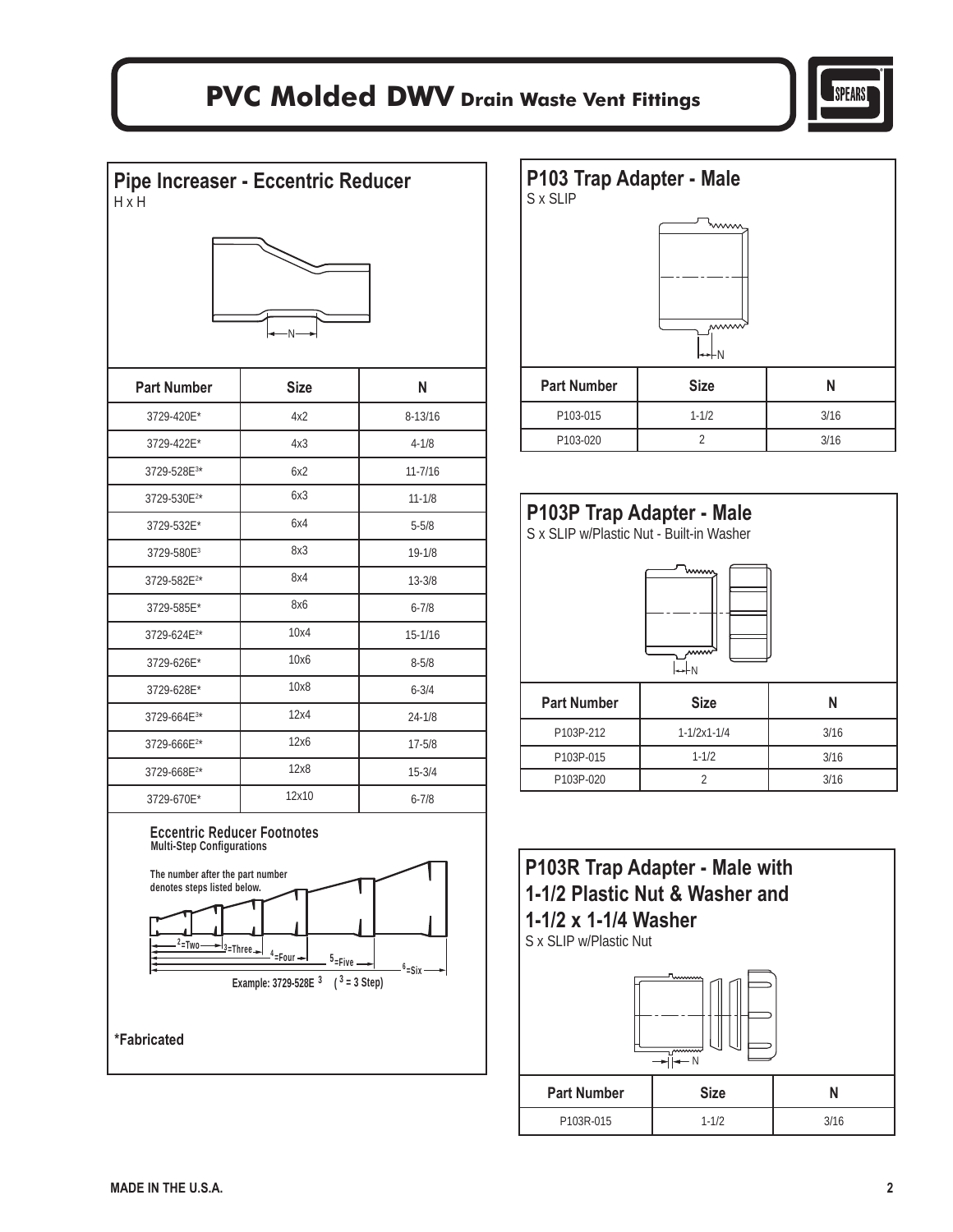













| P104X-212 | $1 - 1/2x1 - 1/4$ | 3/16 |
|-----------|-------------------|------|
| P104X-015 | $1 - 1/2$         | 3/16 |
| P104X-020 |                   | 3/16 |

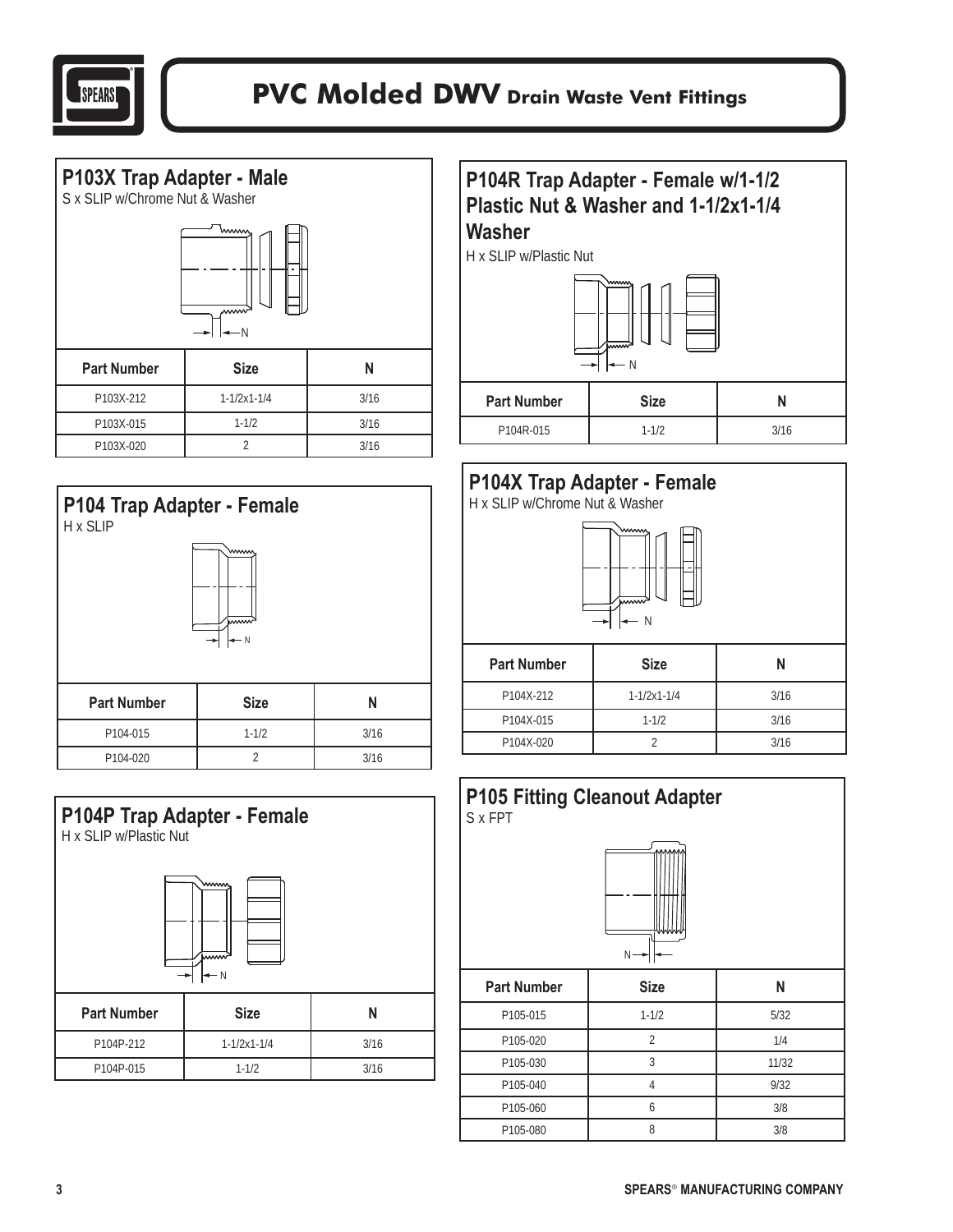







| <b>Part Number</b>                | <b>Size</b>              |             | N    |
|-----------------------------------|--------------------------|-------------|------|
| P105X-015                         | $1 - 1/2$                | $1 - 3/8$   | 5/32 |
| P105X-020                         | $\overline{\mathcal{L}}$ | $1 - 17/32$ | 5/32 |
| P105X-030                         | 3                        | $1 - 1/2$   | 7/32 |
| P105X-040                         | 4                        | $1 - 25/32$ | 1/4  |
| P105X-060                         | 6                        | $1 - 31/32$ | 3/8  |
| P105X-080                         | 8                        | $2 - 1/32$  | 3/8  |
| 3978-100*                         | 10                       |             | U    |
| 3978-120*                         | 12                       |             | 0    |
| 3978-140*                         | 14                       |             | U    |
| *Fabricated with Flush C.O. Plugs |                          |             |      |



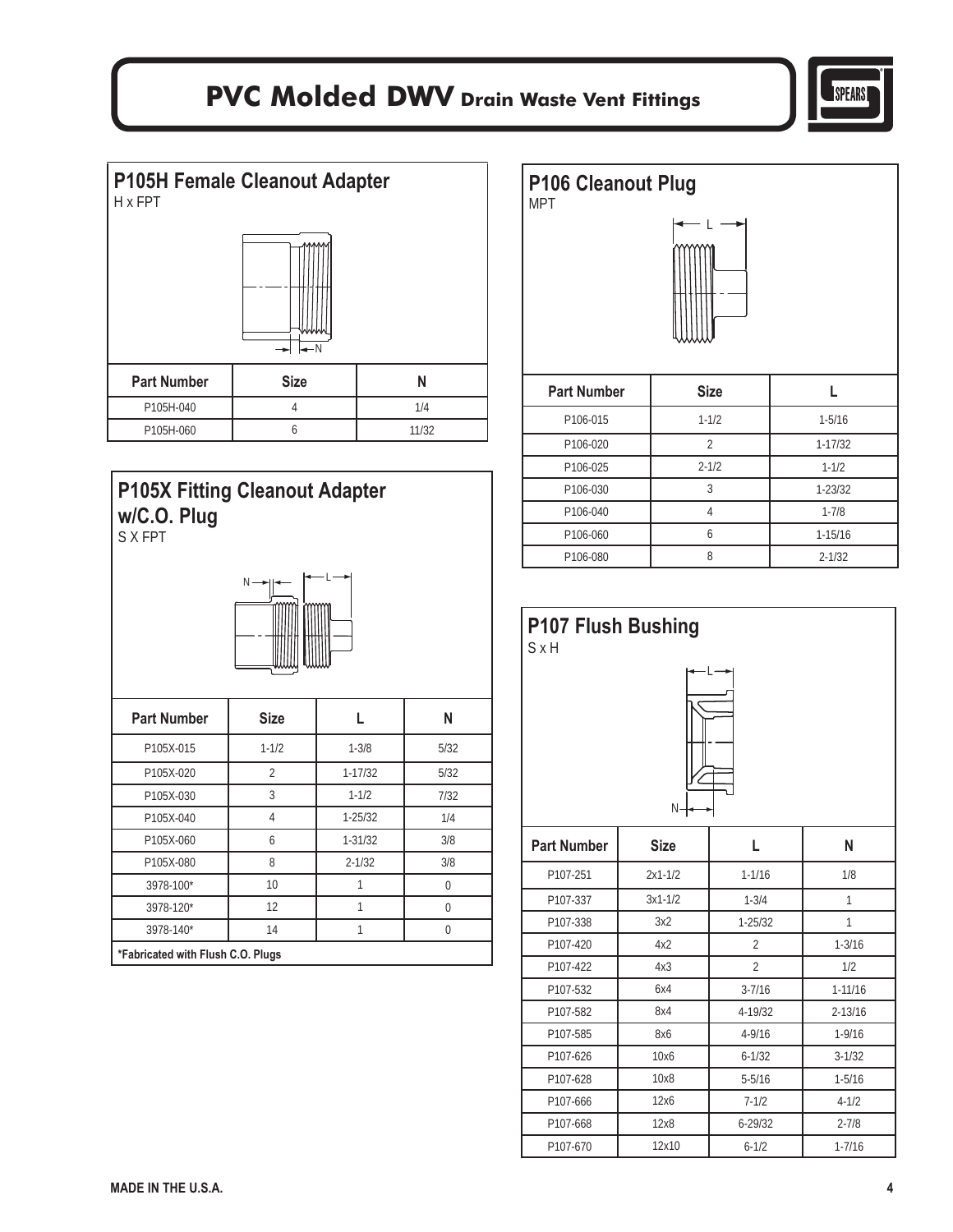







| P110 Flush C.O. Plug<br><b>MPT</b> |                |       |  |
|------------------------------------|----------------|-------|--|
| <b>Part Number</b>                 | <b>Size</b>    | L     |  |
| P110-015                           | $1 - 1/2$      | 5/8   |  |
| P110-020                           | $\overline{2}$ | 5/8   |  |
| P110-025                           | $2 - 1/2$      | 3/4   |  |
| P110-030                           | 3              | 11/16 |  |
| P110-040                           | 4              | 7/8   |  |
| P110-060                           | 6              | 31/32 |  |

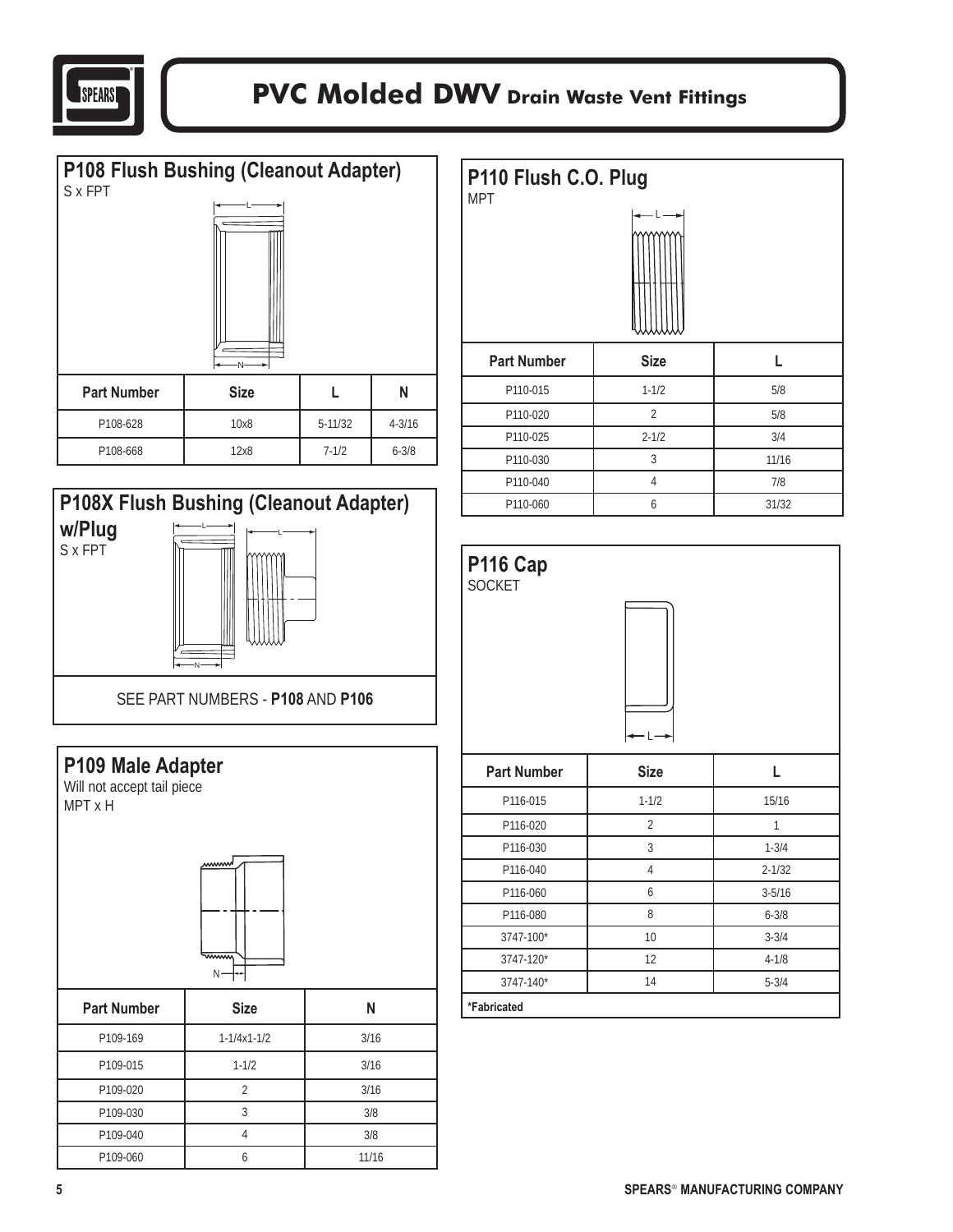



| <b>Part Number</b> | <b>Size</b> |     |
|--------------------|-------------|-----|
| P117-040           |             | 1/2 |
| P117-422           | 4x3         | 3/4 |



| P119 No-Hub Adapter<br><b>S</b> x H |                |             |
|-------------------------------------|----------------|-------------|
|                                     | н -            |             |
| <b>Part Number</b>                  | <b>Size</b>    | Н           |
| P119-015                            | $1 - 1/2$      | $1 - 9/16$  |
| P119-020                            | $\overline{2}$ | $1 - 5/16$  |
| P119-030                            | 3              | $1 - 13/16$ |
| P119-040                            | 4              | $1 - 7/8$   |
| P119-251                            | $2x1 - 1/2$    | $1 - 5/8$   |
| P119-422                            | 4x3            | $2 - 1/16$  |

#### **P122 Spigot Adapter, Cast Iron** H x H



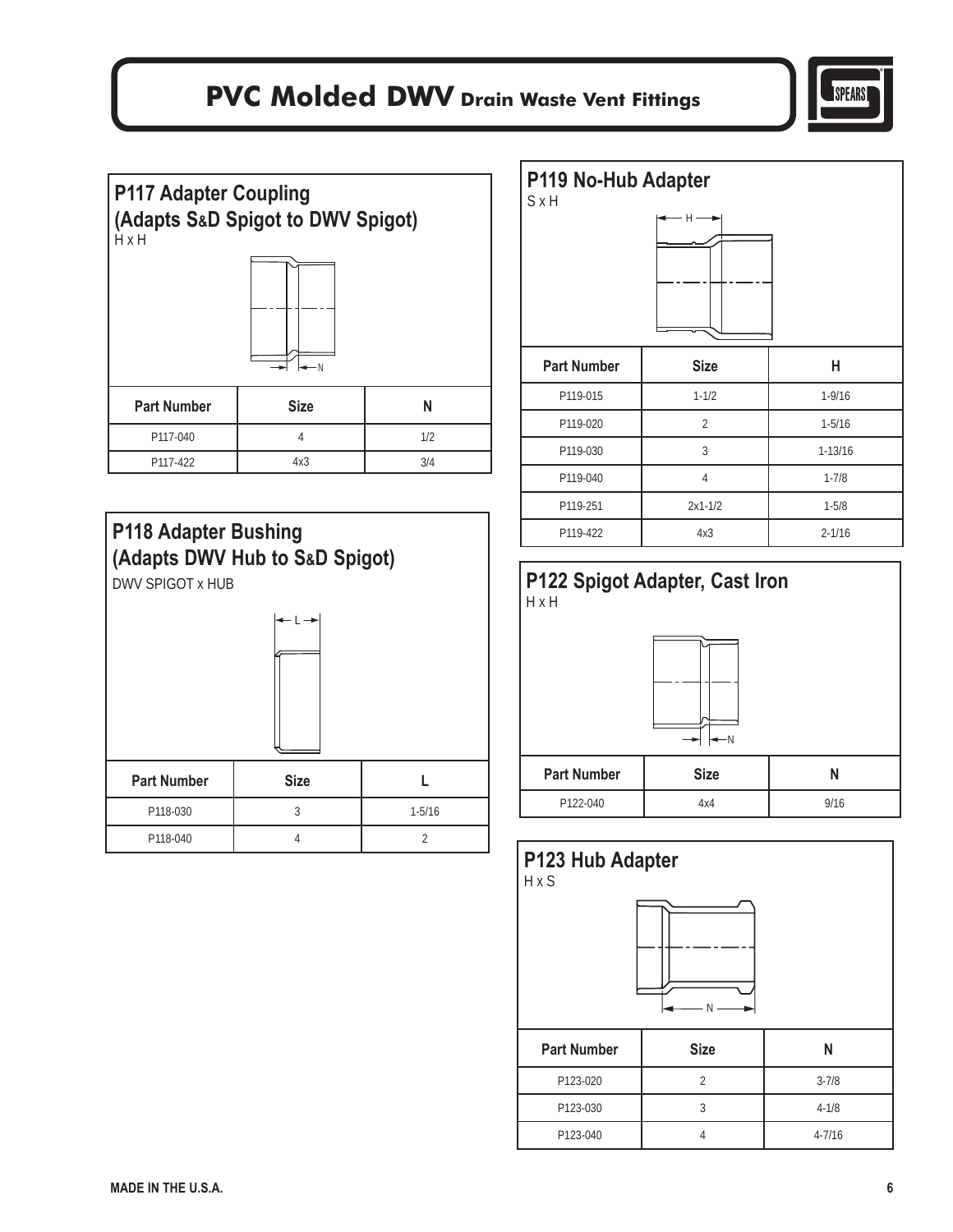

**P123R Hub Adapter, Cast Iron, Increaser (Plain End: Joint can be made with compression gasket or plastic lead & seal rope - Do Not use hot lead)** H x S



| <b>Part Number</b> | <b>Size</b> |            |
|--------------------|-------------|------------|
| P123R-213          | $1 - 1/2x2$ | $3 - 9/16$ |
| P123R-342          | 3x4         |            |

#### **P130 Repair Coupling** H x H



| <b>Part Number</b> | <b>Size</b> |             |
|--------------------|-------------|-------------|
| P130-015           | $1 - 1/2$   | $1 - 9/16$  |
| P130-020           | 2           | $1 - 3/4$   |
| P130-030           | 3           | $3 - 3/16$  |
| P130-040           |             | $3 - 3/4$   |
| P130-060           | 6           | $6 - 11/32$ |
| P130-080           | 8           | $8 - 3/8$   |
| P130-100           | 10          | $10 - 3/8$  |

| P300 1/4 Bend<br>H x H | Ģ<br>٠G        |             |
|------------------------|----------------|-------------|
| <b>Part Number</b>     | <b>Size</b>    | G           |
| P300-015               | $1 - 1/2$      | $1 - 21/32$ |
| P300-020               | $\overline{2}$ | $2 - 3/16$  |
| P300-030               | 3              | $2 - 7/8$   |
| P300-040               | 4              | $3 - 7/8$   |
| P300-060               | 6              | 4-29/32     |
| P300-080               | 8              | 5-29/32     |
| P300-100               | 10             | $9 - 5/8$   |
| P300-120               | 12             | 10-9/16     |

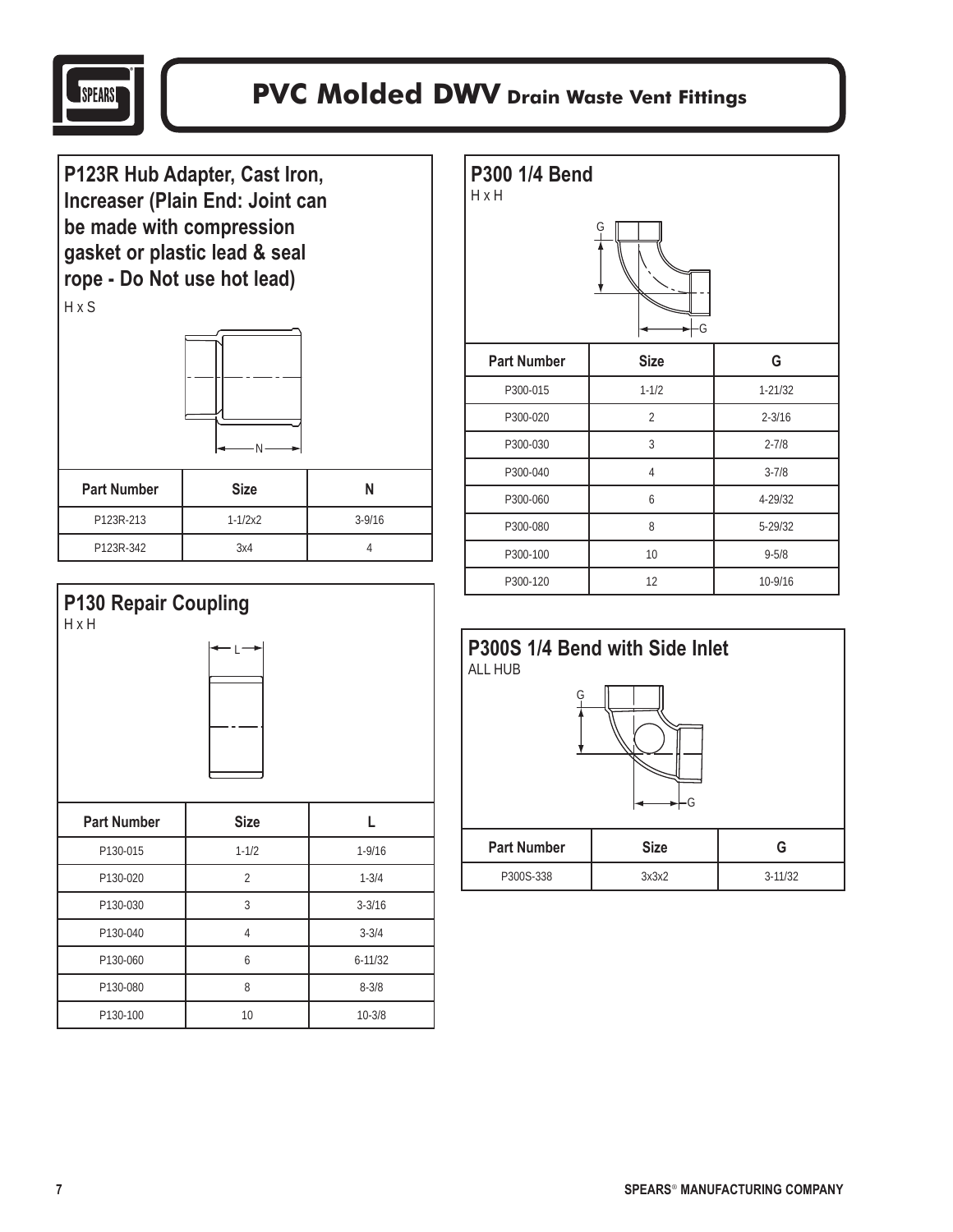

| P302 1/4 Bend, Street<br><b>S</b> x H<br>н |                                          |             |             |  |  |
|--------------------------------------------|------------------------------------------|-------------|-------------|--|--|
| ٠G                                         |                                          |             |             |  |  |
| <b>Part Number</b>                         | G<br>н<br><b>Size</b>                    |             |             |  |  |
| P302-015                                   | $1 - 1/2$                                | $1 - 9/16$  | $2 - 13/32$ |  |  |
| P302-020                                   | $\overline{2}$                           | $2 - 7/32$  | $3 - 5/32$  |  |  |
| P302-030                                   | 3                                        | $3 - 1/16$  | 4-19/32     |  |  |
| P302-040                                   | $\overline{4}$<br>$3 - 7/8$<br>$5 - 5/8$ |             |             |  |  |
| P302-060                                   | 6                                        | 5           | $8 - 11/32$ |  |  |
| P302-080                                   | 8                                        | 5-31/32     | 10-13/32    |  |  |
| P302-100                                   | 10<br>$9 - 15/16$<br>15-13/32            |             |             |  |  |
| P302-120                                   | 12                                       | $11 - 3/32$ | $17 - 7/16$ |  |  |



| P304 Long Sweep 1/4 Bend<br>H x H<br>Ģ<br>٠G |                |             |  |  |
|----------------------------------------------|----------------|-------------|--|--|
| <b>Part Number</b>                           | <b>Size</b>    | G           |  |  |
| P304-015                                     | $1 - 1/2$      | $2 - 3/4$   |  |  |
| P304-020                                     | $\overline{2}$ | $2 - 15/16$ |  |  |
| P304-030                                     | 3              | $3 - 15/16$ |  |  |
| P304-040                                     | 4              | 4-15/16     |  |  |
| P304-060                                     | 6              | $6 - 23/32$ |  |  |

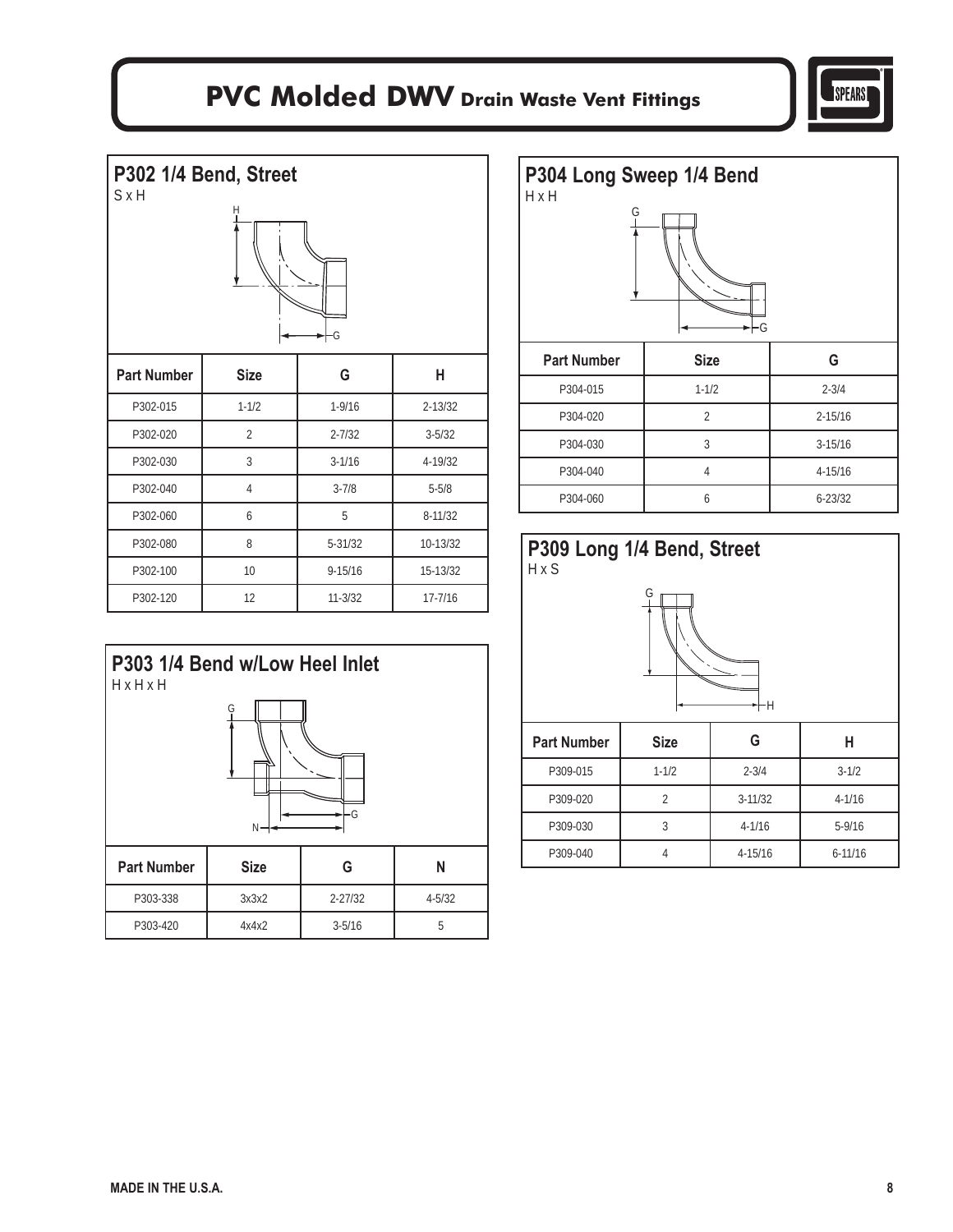



#### **P319 1/6 Bend** H x H



| <b>Part Number</b> | <b>Size</b>    | G           |  |
|--------------------|----------------|-------------|--|
| P319-015           | $1 - 1/2$      | 1           |  |
| P319-020           | $\overline{2}$ | $1 - 5/16$  |  |
| P319-030           | 3              | $1 - 11/16$ |  |
| P319-040           | $\overline{4}$ | $2 - 1/16$  |  |
| 3724-060*          | 6              | $2 - 3/4$   |  |
| 3724-080*          | 8              | $3 - 1/4$   |  |
| 3724-100*          | 10             | 4           |  |
| 3724-120*          | 12             | $4 - 3/4$   |  |
| 3724-140*          | 14             | 10-13/16    |  |
| *Fabricated        |                |             |  |

| P320 1/6 Bend, Street<br>HxS | Ģ<br>Н         |             |             |
|------------------------------|----------------|-------------|-------------|
| <b>Part Number</b>           | <b>Size</b>    | G           | н           |
| P320-015                     | $1 - 1/2$      | 1           | $1 - 23/32$ |
| P320-020                     | $\overline{2}$ | $1 - 5/8$   | $2 - 1/8$   |
| P320-030                     | 3              | $1 - 11/32$ | $2 - 21/32$ |
| P320-040                     | 4              | $1 - 13/32$ | $3 - 13/32$ |



| <b>Part Number</b> | <b>Size</b>    | G           |  |
|--------------------|----------------|-------------|--|
| P321-015           | $1 - 1/2$      | $1 - 1/8$   |  |
| P321-020           | $\overline{2}$ | $1 - 1/2$   |  |
| P321-030           | 3              | $1 - 23/32$ |  |
| P321-040           | 4              | $2 - 1/8$   |  |
| P321-060           | 6              | $2 - 5/32$  |  |
| P321-080           | 8              | $2 - 1/16$  |  |
| P321-100           | 10             | $2 - 5/8$   |  |
| P321-120           | 12             | $3 - 1/8$   |  |
| 3717-140*          | 14             | $3 - 7/8$   |  |
| *Fabricated        |                |             |  |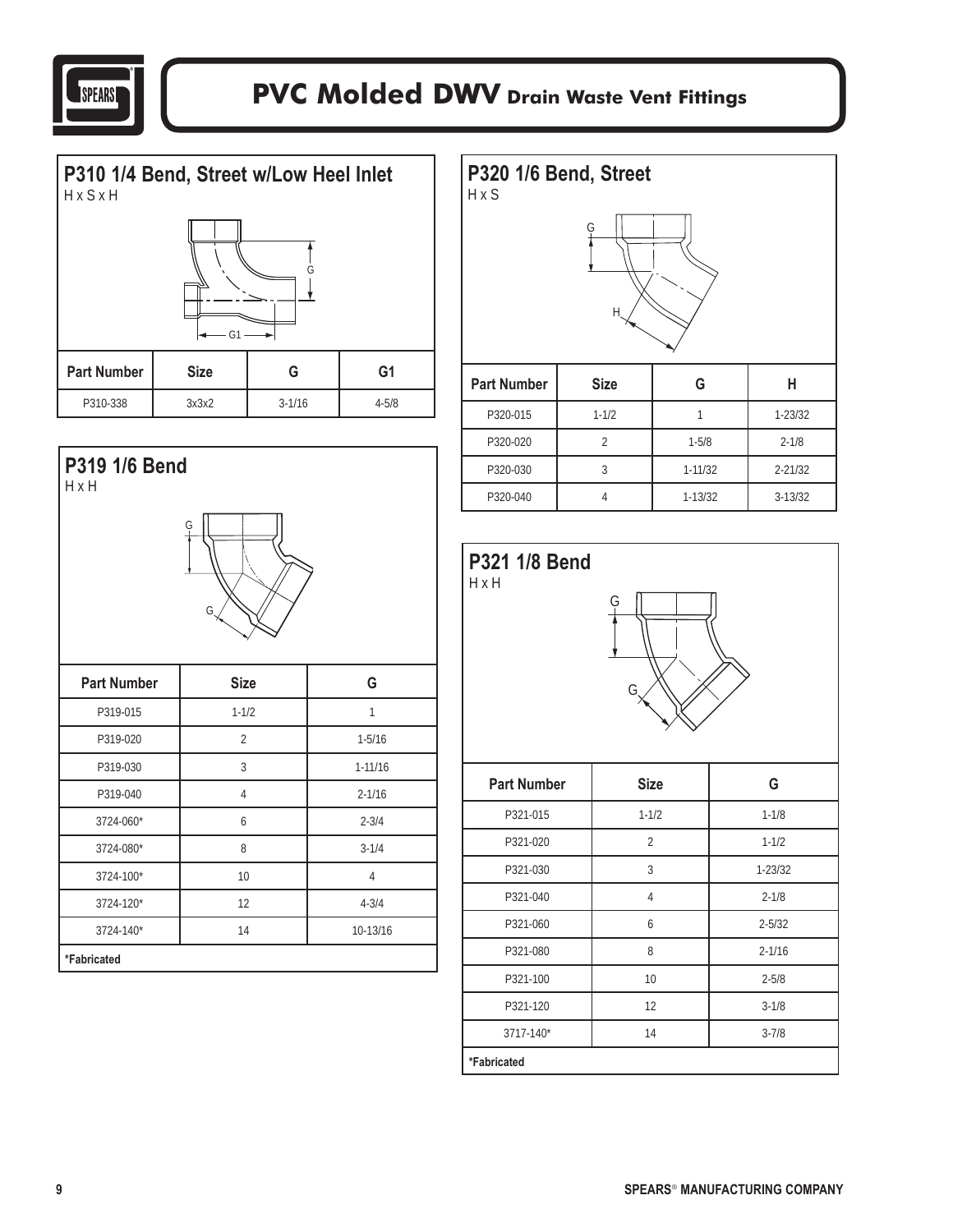

**P323 1/8 Bend, Street**  H x S



| <b>Part Number</b> | <b>Size</b>    | G           | н           |
|--------------------|----------------|-------------|-------------|
| P323-015           | $1 - 1/2$      | 31/32       | $1 - 13/16$ |
| P323-020           | $\overline{2}$ | $1 - 1/2$   | $2 - 7/16$  |
| P323-030           | 3              | $1 - 11/16$ | $3 - 1/4$   |
| P323-040           | 4              | $2 - 3/16$  | $3 - 15/16$ |
| P323-060           | 6              | $1 - 9/16$  | $5 - 5/32$  |
| P323-080           | 8              | $2 - 1/16$  | $6 - 1/2$   |
| 3727-100*          | 10             | $3 - 1/8$   | $8 - 3/8$   |
| *Fabricated        |                |             |             |





| <b>Part Number</b> | <b>Size</b>    | G          |  |
|--------------------|----------------|------------|--|
| P324-015           | $1 - 1/2$      | 1/2        |  |
| P324-020           | $\overline{2}$ | 11/16      |  |
| P324-030           | 3              | 29/32      |  |
| P324-040           | 4              | 1          |  |
| P324-060           | 6              | $1 - 5/16$ |  |
| P324-080           | 8              | $1 - 3/8$  |  |
| 3716-100*          | 10             | $2 - 3/16$ |  |
| 3716-120*          | 12             | $2 - 1/4$  |  |
| 3716-140*          | 14             | $2 - 1/2$  |  |
| *Fabricated        |                |            |  |

| P326 1/16 Bend, Street<br>HXS |  |
|-------------------------------|--|
| G                             |  |
|                               |  |

| <b>Part Number</b> | <b>Size</b>    | G          | н           |
|--------------------|----------------|------------|-------------|
| P326-015           | $1 - 1/2$      | 1/2        | $1 - 5/16$  |
| P326-020           | $\overline{2}$ | 11/16      | $1 - 9/16$  |
| P326-030           | 3              | 29/32      | $2 - 7/32$  |
| P326-040           | 4              | 1          | $2 - 3/4$   |
| P326-060           | 6              | $1 - 1/32$ | $4 - 1/2$   |
| P326-080           | 8              | $1 - 1/32$ | $5 - 17/32$ |
| 3742-100*          | 10             | $1 - 7/8$  | $10 - 3/4$  |
| 3742-120*          | 12             | $2 - 1/4$  | $11 - 7/8$  |
| 3742-140*          | 14             | $2 - 1/2$  | $13 - 1/2$  |
| $*F$ chrioctod     |                |            |             |

#### **\*Fabricated**



| <b>Part Number</b> | <b>Size</b>   | G1          | G <sub>2</sub> |
|--------------------|---------------|-------------|----------------|
| P327-015           | $1 - 1/2$     | $1 - 3/4$   | $1 - 3/4$      |
| P327-020           | 2             | $2 - 5/16$  | $2 - 5/16$     |
| P327-030           | 3             | $3 - 1/16$  | $3 - 1/16$     |
| P327-040           |               | $3 - 29/32$ | $3 - 29/32$    |
| P327-241           | 2x1-1/2x1-1/2 | $1 - 3/8$   | $4 - 1/2$      |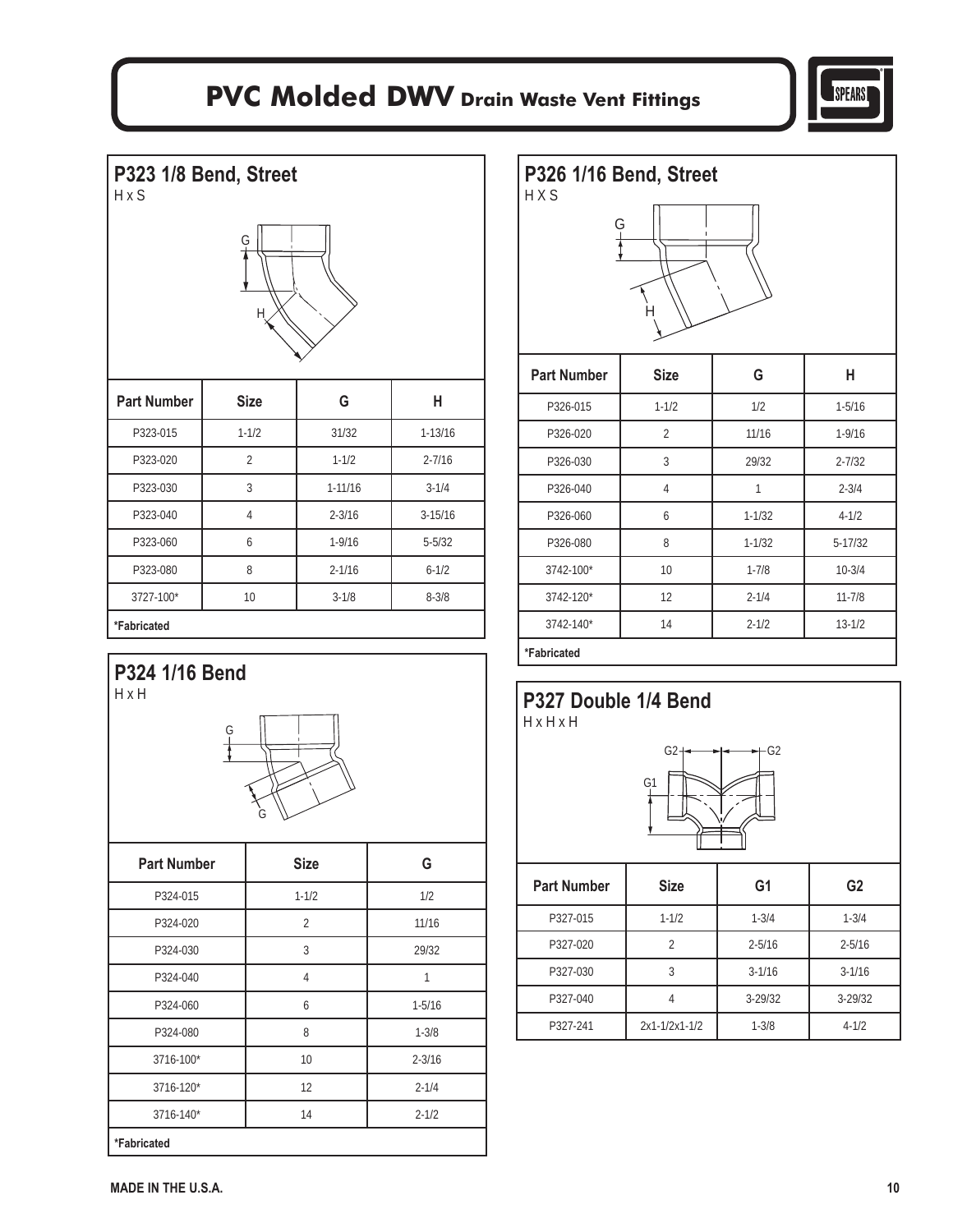



#### **P330 Closet Bend, Reducing**  H x S





| P333 Vent Ell, Street<br>HxS |                |            |             |  |  |  |  |
|------------------------------|----------------|------------|-------------|--|--|--|--|
|                              | G              | HН         |             |  |  |  |  |
| <b>Part Number</b>           | <b>Size</b>    | G          | н           |  |  |  |  |
| P333-015                     | $1 - 1/2$      | $1 - 3/16$ | $2 - 1/4$   |  |  |  |  |
| P333-020                     | $\overline{2}$ | $1 - 1/2$  | $2 - 3/8$   |  |  |  |  |
| P333-030                     | 3              | $2 - 5/16$ | $3 - 9/16$  |  |  |  |  |
| P333-040                     | $\overline{4}$ | $3 - 3/16$ | $4 - 3/16$  |  |  |  |  |
| 3709-060*                    | 6              | 6          | $9 - 1/2$   |  |  |  |  |
| 3709-080*                    | 8              | $7 - 3/4$  | 12          |  |  |  |  |
| 3709-100*                    | 10             | $8 - 3/16$ | $13 - 7/16$ |  |  |  |  |
| 3709-120*                    | 12             | $10 - 1/2$ | $16 - 3/4$  |  |  |  |  |

#### **\*Fabricated**



3709-140\* 14 13-15/16 20-15/16



| Part Number | <b>Size</b> |            |             |
|-------------|-------------|------------|-------------|
| P335-030    |             | $2 - 3/32$ | $3 - 29/32$ |
| P335-040    |             | $2 - 5/16$ | $4 - 7/16$  |
|             |             |            |             |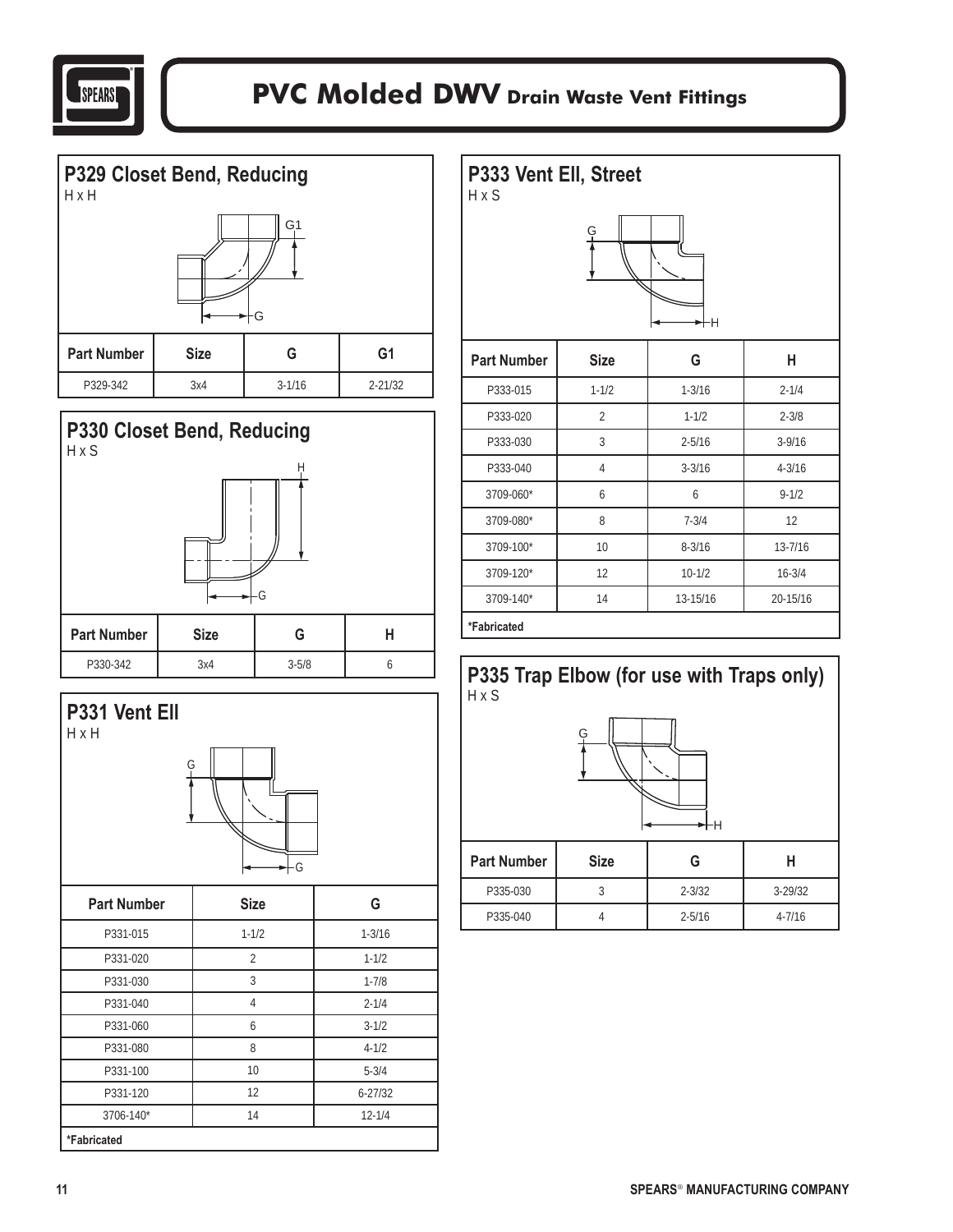

| <b>P400 Sanitary Tee</b><br><b>ALL HUB</b> |                       |                |                |                | P401 Sanitary Tee, Reducing<br>ALL HUB |                |            |                | (continued)    |
|--------------------------------------------|-----------------------|----------------|----------------|----------------|----------------------------------------|----------------|------------|----------------|----------------|
|                                            | G1 <sub>7</sub><br>G3 |                | +G2            |                |                                        | $G1-$<br>$G2-$ |            | ←⊢G3           |                |
| <b>Part Number</b>                         | <b>Size</b>           | G <sub>1</sub> | G <sub>2</sub> | G <sub>3</sub> | <b>Part Number</b>                     | <b>Size</b>    | G1         | G <sub>2</sub> | G <sub>3</sub> |
| P400-015                                   | $1 - 1/2$             | 25/32          | $1 - 9/16$     | $1 - 9/16$     | 3790-530*                              | 6x3            | $3 - 1/4$  | 7              | $9 - 11/16$    |
| P400-020                                   | $\overline{2}$        | $1 - 3/8$      | $2 - 5/16$     | $2 - 5/16$     | 3790-578*                              | 8x2            | $3 - 3/4$  | 6              | 8              |
| P400-030                                   | 3                     | $1 - 13/16$    | $2 - 7/8$      | $2 - 7/8$      | 3790-580*                              | 8x3            | $3 - 3/4$  | $7 - 1/2$      | $10 - 5/8$     |
| P400-040                                   | 4                     | $2 - 1/32$     | $3 - 11/16$    | $3 - 11/16$    | 3790-582*                              | 8x4            | $3 - 7/8$  | $8 - 7/8$      | $8 - 7/8$      |
| P400-060                                   | 6                     | $3 - 7/16$     | $5 - 1/32$     | $5 - 1/32$     | 3790-585*                              | 8x6            | $3 - 7/8$  | $11 - 3/4$     | $12 - 7/8$     |
| P400-080                                   | 8                     | $4 - 7/16$     | 6              | 6              | 3790-621*                              | 10x2           | $3 - 3/4$  | 6              | 9              |
| P400-100                                   | 10                    | $5 - 1/2$      | $9 - 29/32$    | 9-29/32        | 3790-623*                              | 10x3           | $4 - 1/16$ | $7 - 11/16$    | $11 - 5/8$     |
| P400-120                                   | 12                    | $6 - 17/32$    | 11             | 11             | 3790-624*                              | 10x4           | $4 - 5/16$ | $9 - 5/16$     | $12 - 1/8$     |
| 3790-140*                                  | 14                    | $5 - 5/16$     | $22 - 3/4$     | $23 - 1/16$    | 3790-626*                              | 10x6           | 4-15/16    | 12-13/16       | $13 - 7/8$     |
| *Fabricated                                |                       |                |                |                | 3790-628*                              | 10x8           | $5 - 1/4$  | $15 - 3/4$     | $16 - 3/16$    |
|                                            |                       |                |                |                | 3790-661*                              | 12x2           | $4 - 3/16$ | $6 - 5/16$     | 10             |
| P401 Sanitary Tee, Reducing<br>ALL HUB     |                       |                |                |                | 3790-663*                              | 12x3           | $4 - 1/4$  | $7 - 3/4$      | $12 - 5/8$     |
|                                            |                       |                |                |                | 3790-664*                              | 12x4           | $4 - 5/16$ | $9 - 3/16$     | $13 - 1/8$     |
|                                            | $G1$ -                |                |                |                | 3790-666*                              | 12x6           | $4 - 7/8$  | $12 - 5/8$     | $14 - 7/8$     |
|                                            |                       |                |                |                | 3790-668*                              | 12x8           | 5          | $15 - 1/2$     | $17 - 1/8$     |
|                                            |                       |                |                |                | 3790-670*                              | 12x10          | $5 - 1/16$ | $18 - 7/16$    | 20-1/16        |
|                                            | G2                    |                |                |                | 3790-691*                              | 14x2           | 4          | 6              | 10-9/16        |
|                                            |                       |                | ►⊢G3           |                | 3790-693*                              | 14x3           | $4 - 1/2$  | 8              | $13 - 3/16$    |
| <b>Part Number</b>                         | <b>Size</b>           | G1             | G <sub>2</sub> | G <sub>3</sub> | 3790-694*                              | 14x4           | $4 - 9/16$ | $9 - 7/16$     | 13-11/16       |
|                                            |                       |                |                |                | 3790-696*                              | 14x6           | $4 - 5/8$  | $12 - 3/8$     | $15 - 7/16$    |
| P401-241                                   | 2x1-1/2x1-1/2         | $1 - 3/16$     | $1 - 15/16$    | $2 - 3/16$     | 3790-698*                              | 14x8           | 4-13/16    | 15-3/16        | $17 - 3/4$     |

| P401-241    | $2x1 - 1/2x1 - 1/2$ | $1 - 3/16$ | $1 - 15/16$ | $2 - 3/16$  |
|-------------|---------------------|------------|-------------|-------------|
| P401-251    | $2x2x1-1/2$         | $1 - 1/4$  | $1 - 27/32$ | $2 - 3/16$  |
| P401-257    | $2x1 - 1/2x2$       | $1 - 3/8$  | $2 - 5/16$  | $2 - 5/16$  |
| P401-337    | $3x3x1-1/2$         | 15/16      | $1 - 3/4$   | $2 - 9/16$  |
| P401-338    | 3x3x2               | $1 - 3/16$ | $2 - 1/8$   | $2 - 7/8$   |
| P401-420    | 4x4x2               | 7/8        | $1 - 27/32$ | $3 - 5/32$  |
| P401-422    | 4x4x3               | $1 - 3/4$  | 3           | $3-9/16$    |
| P401-532    | 6x6x4               | $2 - 5/32$ | $3-19/32$   | $4 - 11/16$ |
| 3790-528*   | 6x2                 | 3          | $5 - 3/8$   | $7 - 1/16$  |
| *Fabricated |                     |            |             |             |

Part Number | Size | G1 | G2 | G3 3790-530\* | 6x3 | 3-1/4 | 7 | 9-11/16 3790-578\* 8x2 3-3/4 6 8 3790-580\* 8x3 3-3/4 7-1/2 10-5/8 3790-582\* | 8x4 | 3-7/8 | 8-7/8 | 8-7/8 3790-585\* 8x6 3-7/8 11-3/4 12-7/8 3790-621\* 10x2 3-3/4 6 9 3790-623\* 10x3 4-1/16 7-11/16 11-5/8 3790-624\* 10x4 4-5/16 9-5/16 12-1/8 3790-626\* 10x6 4-15/16 12-13/16 13-7/8 3790-628\* 10x8 5-1/4 15-3/4 16-3/16 3790-661\* 12x2 4-3/16 6-5/16 10 3790-663\* 12x3 4-1/4 7-3/4 12-5/8 3790-664\* 12x4 4-5/16 9-3/16 13-1/8 3790-666\* 12x6 4-7/8 12-5/8 14-7/8 3790-668\* 12x8 5 15-1/2 17-1/8 3790-670\* 12x10 5-1/16 18-7/16 20-1/16 3790-691\* 14x2 4 6 10-9/16 3790-693\* 14x3 4-1/2 8 13-3/16 3790-694\* 14x4 4-9/16 9-7/16 13-11/16 3790-696\* 14x6 4-5/8 12-3/8 15-7/16 3790-698\* 14x8 4-13/16 15-3/16 17-3/4 3790-700\* 14x10 4-7/8 18-1/8 20-11/16 3790-702\* 14x12 6 22 22-3/8 3790-762\* 16x12 5-9/16 21-7/16 23-5/16 3790-792\* 18x12 6 21-3/4 24-1/4 3790-822\* 20x12 6-1/2 22-1/4 25-1/4 3790-912\* 24x12 7-1/2 23 27-1/8 **\*Fabricated**

**MADE IN THE U.S.A.** 12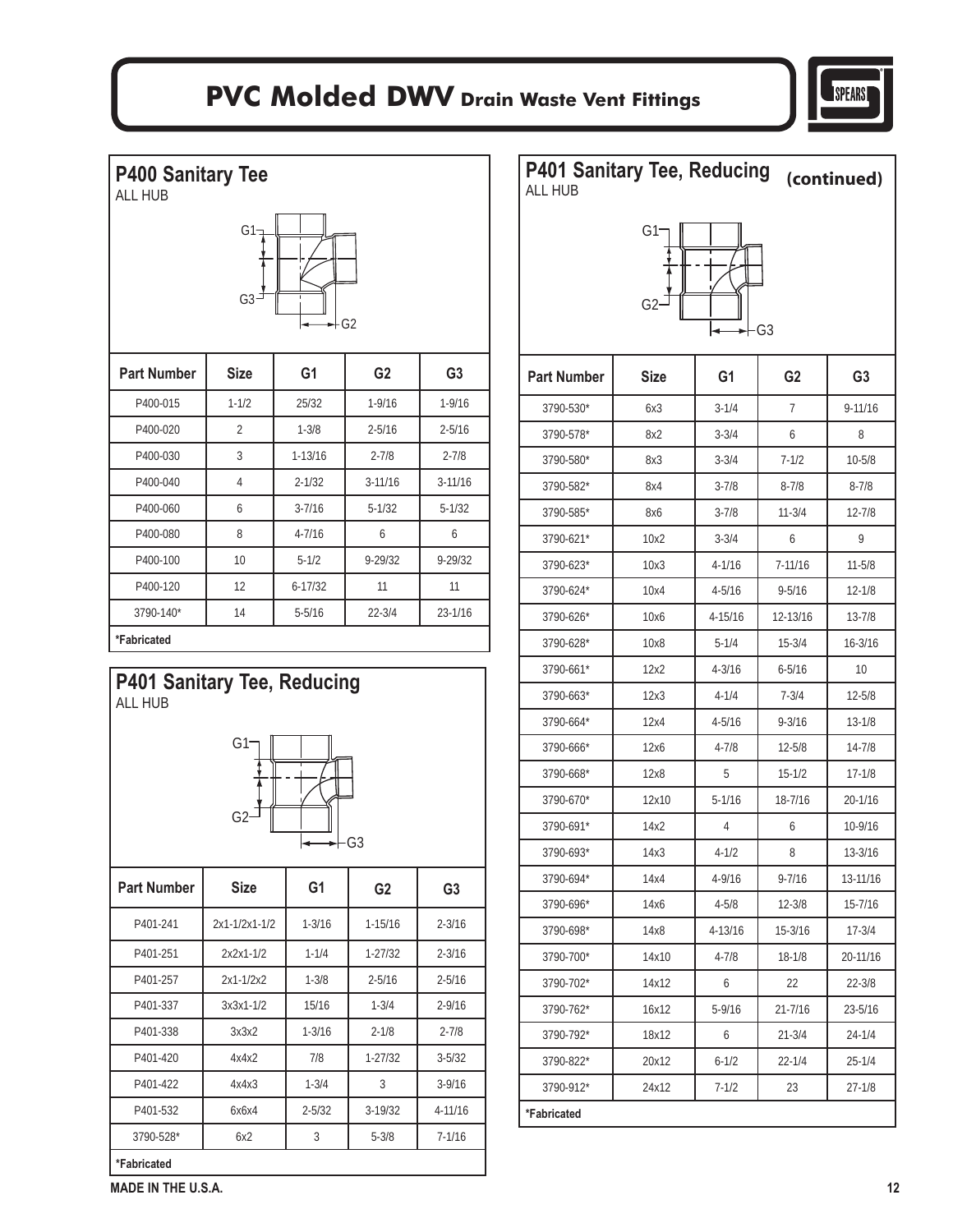







| <b>Part Number</b> | <b>Size</b>     | G1          | G <sub>2</sub> | н           |
|--------------------|-----------------|-------------|----------------|-------------|
| P404-241           | $2x1-1/2x1-1/2$ | $1 - 7/32$  | $2 - 7/32$     | $2 - 9/16$  |
| P404-251           | $2x2x1-1/2$     | $1 - 9/32$  | $2 - 3/16$     | $2 - 1/2$   |
| P404-257           | $2x1 - 1/2x2$   | $1 - 17/32$ | $2 - 5/16$     | $2 - 27/32$ |
| P404-337           | $3x3x1-1/2$     | 7/8         | $2 - 1/2$      | $2 - 3/4$   |
| P404-338           | 3x3x2           | $1 - 1/8$   | $2 - 7/8$      | $2 - 9/32$  |
| P404-420           | 4x4x2           | $1 - 1/8$   | $3 - 5/16$     | $3 - 13/16$ |
| P404-422           | 4x4x3           | $1 - 3/4$   | 3              | $5 - 1/4$   |













| Part<br><b>Number</b> | <b>Size</b>                           | G1        | G <sub>2</sub>  | G3 | G4         | N           |
|-----------------------|---------------------------------------|-----------|-----------------|----|------------|-------------|
| P418-337              | $3x3x3x1-1/2$ 3-23/32 2-19/32 2-31/32 |           |                 |    | $3-1/16$   | $4 - 13/16$ |
| P418-338              | 3x3x3x2                               | $3 - 3/4$ | 2-29/32 2-31/32 |    | $3 - 1/16$ | $4 - 13/16$ |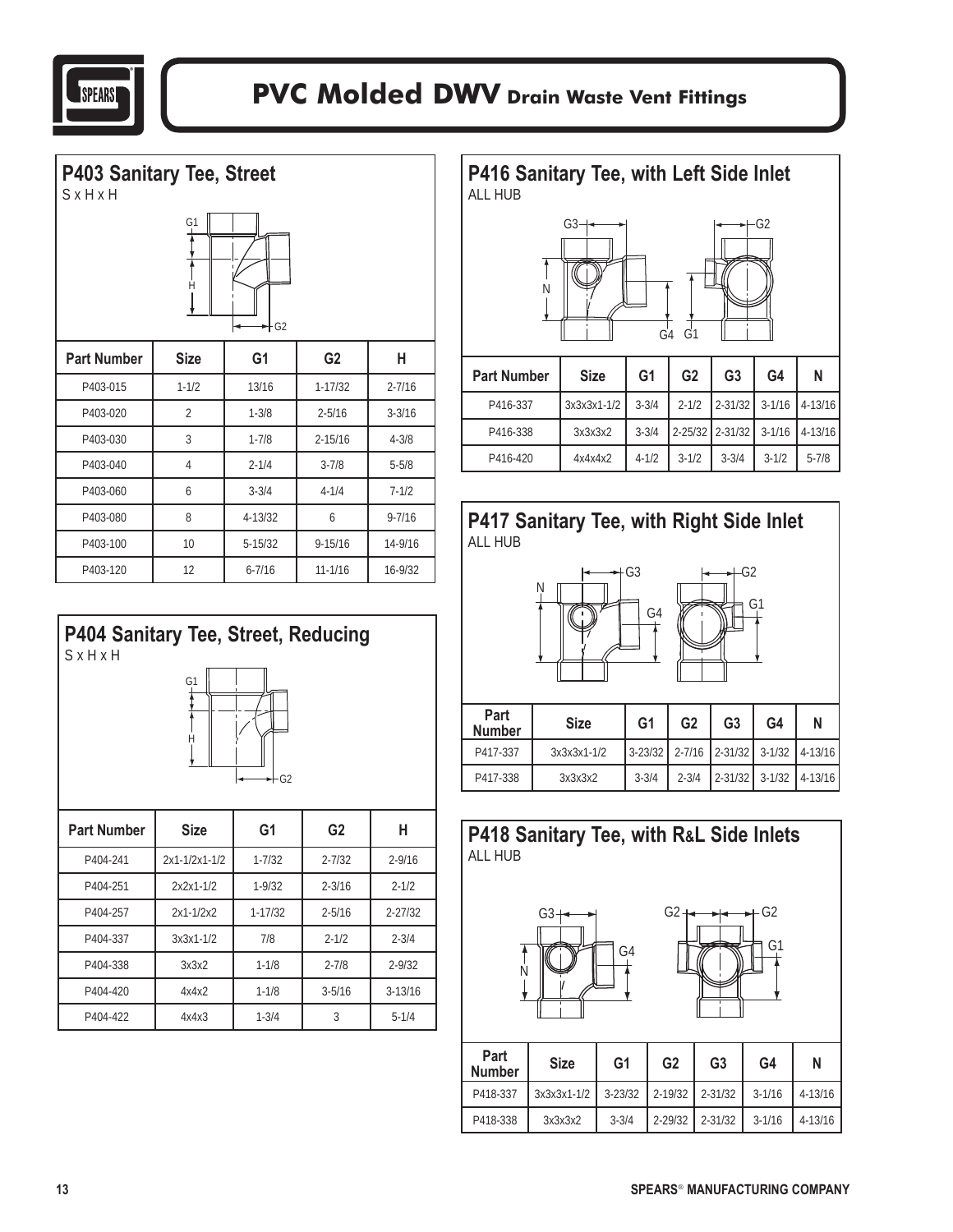

**P428 Double Sanitary Tee**  ALL HUB  $G<sub>1</sub>$ G2 G+<del>+++++++++</del>G **Part Number** | Size | G | G1 | G2 P428-015 1-1/2 1-11/16 1-5/16 1-5/16 P428-020 2 2-7/32 1-5/16 1-5/16 P428-030 3 3 1-25/32 1-25/32 P428-040 4 3-25/32 2-5/32 2-5/32 3791-060\* 6 11-15/16 4-3/16 12-3/16 3791-080\* 8 15-3/16 4-5/8 15-5/16

| *Fabricated |    |            |            |             |
|-------------|----|------------|------------|-------------|
| 3791-140*   | 14 | $22 - 3/4$ | $5 - 5/16$ | $23 - 1/16$ |
| 3791-120*   | 12 | 21-13/16   | $5 - 5/8$  | $21 - 3/4$  |
| 3791-100*   | 10 | $19 - 1/8$ | $5 - 3/16$ | $18 - 5/8$  |
|             |    |            |            |             |



| <b>ALL HUB</b><br>(continued)<br>Ģ1<br>G2<br>G3<br>G <sub>3</sub> |             |                |                |                |  |  |  |  |
|-------------------------------------------------------------------|-------------|----------------|----------------|----------------|--|--|--|--|
| <b>Part Number</b>                                                | <b>Size</b> | G <sub>1</sub> | G <sub>2</sub> | G <sub>3</sub> |  |  |  |  |
| 3791-578*                                                         | 8x2         | $3 - 3/4$      | 6              | 8              |  |  |  |  |
| 3791-580*                                                         | 8x3         | $3 - 3/4$      | $7 - 1/2$      | $10 - 5/8$     |  |  |  |  |
| 3791-582*                                                         | 8x4         | $3 - 7/8$      | $8 - 7/8$      | $11 - 1/8$     |  |  |  |  |
| 3791-585*                                                         | 8x6         | $3 - 7/8$      | $11 - 3/4$     | $12 - 7/8$     |  |  |  |  |
| 3791-621*                                                         | 10x2        | $3 - 3/4$      | 6              | 9              |  |  |  |  |
| 3791-623*                                                         | 10x3        | 4-1/16         | 7-11/16        | $11 - 5/8$     |  |  |  |  |
| 3791-624*                                                         | 10x4        | $4 - 5/16$     | $9 - 5/16$     | $12 - 1/8$     |  |  |  |  |
| 3791-626*                                                         | 10x6        | 4-15/16        | 12-13/16       | $13 - 7/8$     |  |  |  |  |
| 3791-628*                                                         | 10x8        | $5 - 1/4$      | $15 - 3/4$     | $16 - 3/16$    |  |  |  |  |
| 3791-661*                                                         | 12x2        | $4 - 3/16$     | $6 - 5/16$     | 10             |  |  |  |  |
| 3791-663*                                                         | 12x3        | $4 - 1/4$      | $7 - 3/4$      | $12 - 5/8$     |  |  |  |  |
| 3791-664*                                                         | 12x4        | $4 - 5/16$     | $9 - 3/16$     | $13 - 1/8$     |  |  |  |  |
| 3791-666*                                                         | 12x6        | $4 - 7/8$      | $12 - 5/8$     | $14 - 7/8$     |  |  |  |  |
| 3791-668*                                                         | 12x8        | 5              | $15 - 1/2$     | $17 - 1/8$     |  |  |  |  |
| 3791-670*                                                         | 12x10       | $5 - 1/16$     | 18-7/16        | 20-1/16        |  |  |  |  |
| 3791-691*                                                         | 14x2        | 4              | 6              | 10-9/16        |  |  |  |  |
| 3791-693*                                                         | 14x3        | $4 - 1/2$      | 8              | 13-3/16        |  |  |  |  |
| 3791-694*                                                         | 14x4        | $4 - 9/16$     | $9 - 7/16$     | 13-11/16       |  |  |  |  |
| 3791-696*                                                         | 14x6        | $4 - 5/8$      | $12 - 3/8$     | 15-7/16        |  |  |  |  |
| 3791-698*                                                         | 14x8        | 4-13/16        | 15-3/16        | $17 - 3/4$     |  |  |  |  |
| 3791-700*                                                         | 14x10       | $4 - 7/8$      | 18-1/18        | 20-11/16       |  |  |  |  |
| 3791-702*                                                         | 14x12       | 6              | 22             | 22-3/8         |  |  |  |  |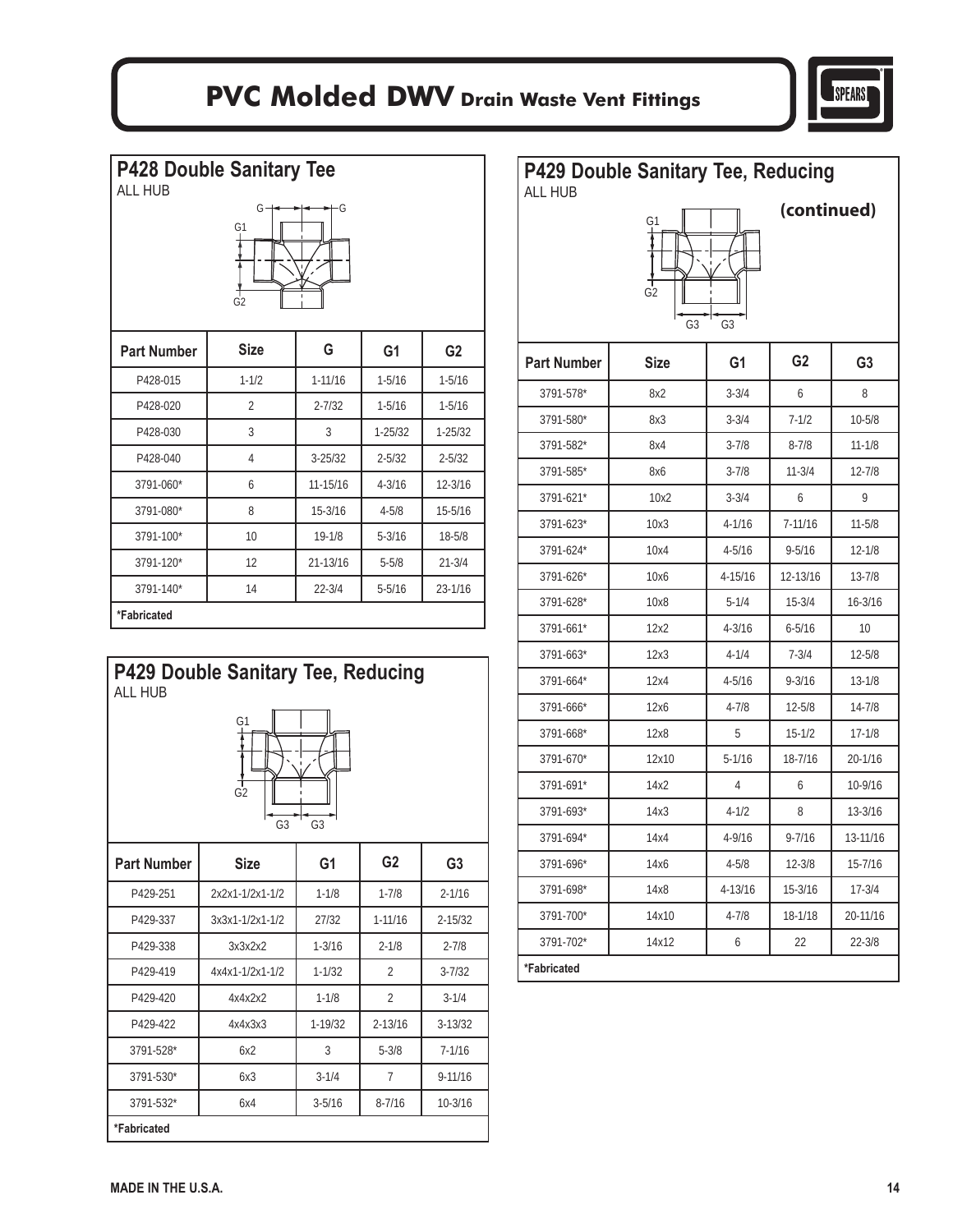

| <b>P439 Double Sanitary Tee</b><br>with R&L Side Inlets<br>ALL HUB                    |             |            |                |                |                |           |  |  |  |
|---------------------------------------------------------------------------------------|-------------|------------|----------------|----------------|----------------|-----------|--|--|--|
| G <sub>3</sub><br>G <sub>3</sub><br>G <sub>2</sub><br>G <sub>2</sub><br>G<br>G4<br>G1 |             |            |                |                |                |           |  |  |  |
| Part<br><b>Number</b>                                                                 | <b>Size</b> | G          | G <sub>1</sub> | G <sub>2</sub> | G <sub>3</sub> | G4        |  |  |  |
| P439-338                                                                              | 3x3x3x3x2x2 | 4-25/32    | $3 - 1/32$     | $3 - 1/32$     | $2 - 13/16$    | $3 - 5/8$ |  |  |  |
| P439-420                                                                              | 4x4x4x4x2x2 | $6 - 1/32$ | $3 - 27/32$    | $3 - 7/8$      | $3 - 1/4$      | 4-15/16   |  |  |  |



| P442 Vent Tee, Reducing<br><b>ALL HUB</b><br>G1<br>·G2 |             |                |                |  |  |  |  |  |
|--------------------------------------------------------|-------------|----------------|----------------|--|--|--|--|--|
| <b>Part Number</b>                                     | <b>Size</b> | G <sub>1</sub> | G <sub>2</sub> |  |  |  |  |  |
| P442-251                                               | $2x1 - 1/2$ | $1 - 1/2$      | $1 - 3/16$     |  |  |  |  |  |
| P442-532                                               | 6x4         | $2 - 9/16$     | $3 - 25/32$    |  |  |  |  |  |
| P442-582                                               | 8x4         | $2 - 17/32$    | $5 - 3/32$     |  |  |  |  |  |
| P442-585                                               | 8x6         | $3 - 5/8$      | 4-25/32        |  |  |  |  |  |
| P442-624                                               | 10x4        | $3 - 31/32$    | 6              |  |  |  |  |  |
| P442-626                                               | 10x6        | $3 - 25/32$    | $6 - 3/32$     |  |  |  |  |  |
| P442-628                                               | 10x8        | 5-25/32        | $7 - 9/32$     |  |  |  |  |  |
| P442-664                                               | 12x4        | $4 - 7/8$      | 10-11/32       |  |  |  |  |  |
| P442-666                                               | 12x6        | $4 - 7/8$      | 8-31/32        |  |  |  |  |  |
| P442-668                                               | 12x8        | $4 - 7/8$      | 7-11/32        |  |  |  |  |  |
| P442-670                                               | 12x10       | $6 - 13/16$    | $7 - 3/8$      |  |  |  |  |  |
| 3701-528*                                              | 6x2         | $3 - 3/8$      | $5 - 5/16$     |  |  |  |  |  |
| 3701-530*                                              | 6x3         | $3 - 7/8$      | $5 - 3/4$      |  |  |  |  |  |
| 3701-578*                                              | 8x2         | $3 - 3/8$      | 6              |  |  |  |  |  |
| 3701-580*                                              | 8x3         | $3 - 7/8$      | $6 - 1/2$      |  |  |  |  |  |
| 3701-621*                                              | 10x2        | $4 - 3/8$      | $7 - 1/4$      |  |  |  |  |  |
| 3701-623*                                              | 10x3        | $4 - 7/8$      | 8              |  |  |  |  |  |
| 3701-661*                                              | 12x2        | $4 - 3/4$      | $8 - 1/4$      |  |  |  |  |  |
| 3701-663*                                              | 12x3        | $5 - 1/4$      | 9              |  |  |  |  |  |
| 3701-691*                                              | 14x2        | $4 - 1/2$      | $8 - 9/16$     |  |  |  |  |  |
| 3701-693*                                              | 14x3        | 6              | 10             |  |  |  |  |  |
| 3701-694*                                              | 14x4        | $5 - 1/2$      | $10 - 1/16$    |  |  |  |  |  |
| 3701-696*                                              | 14x6        | $6 - 3/8$      | $10 - 1/8$     |  |  |  |  |  |
| 3701-698*                                              | 14x8        | $7 - 1/2$      | $9 - 7/8$      |  |  |  |  |  |
| 3701-700*                                              | 14x10       | $8 - 1/2$      | 10             |  |  |  |  |  |
| 3701-702*                                              | 14x12       | $10 - 1/4$     | 10-13/16       |  |  |  |  |  |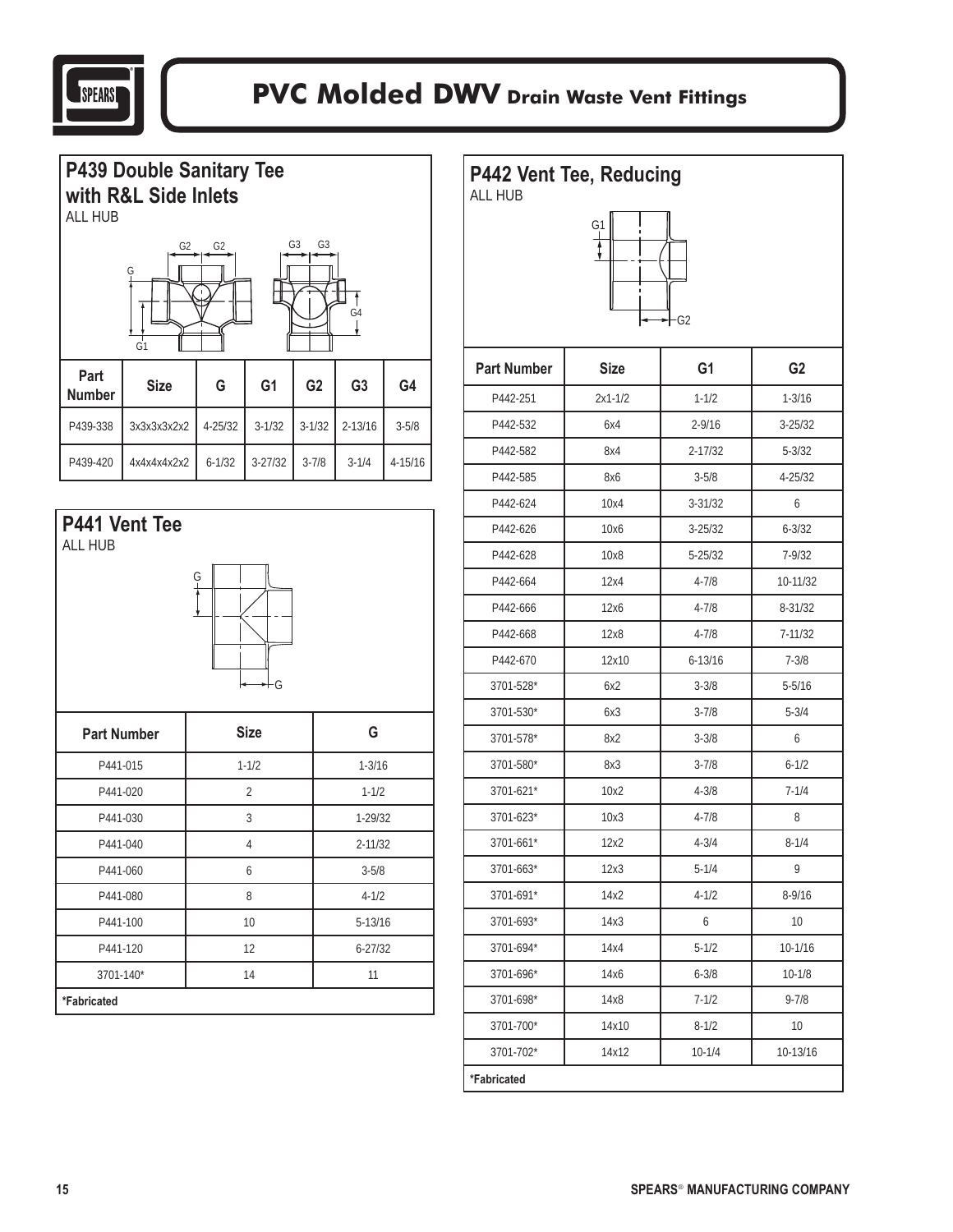

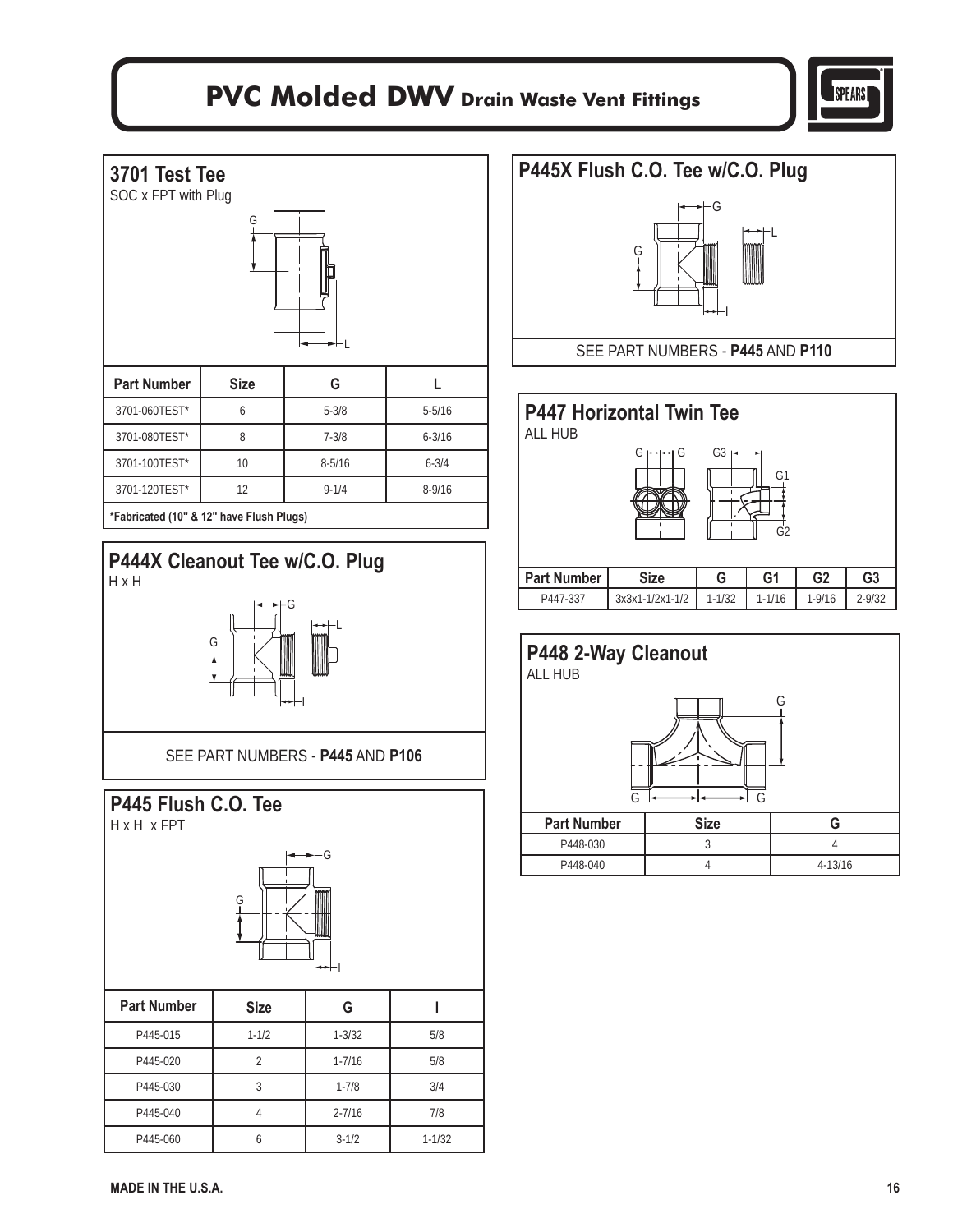

| <b>P500 Double Fixture Fitting</b><br><b>ALL HUB</b> |                     |                |      |                |                |                |                |
|------------------------------------------------------|---------------------|----------------|------|----------------|----------------|----------------|----------------|
|                                                      | G3                  |                | G2   | G1             |                |                |                |
| <b>Part Number</b>                                   | <b>Size</b>         |                | G    |                | G <sub>1</sub> | G <sub>2</sub> | G <sub>3</sub> |
| P500-020                                             | 2x2x2x2             |                | 9/16 |                | $3 - 9/16$     | $3 - 5/16$     | $3 - 5/16$     |
| P500-030                                             | 3x3x3x3             |                | 1/2  |                | $6 - 3/4$      | $4 - 1/2$      | $4 - 1/2$      |
| P500-241                                             | 2x1-1/2x1-1/2x1-1/2 |                | 3/8  |                | $3 - 9/16$     | $2 - 7/16$     | $2 - 7/16$     |
| P500-251                                             | 2x2x1-1/2x1-1/2     |                | 1/8  |                | $3 - 1/4$      | $2 - 25/32$    | 2-25/32        |
| P500-338                                             | 3x2x3x3             |                | 1/2  |                | $6 - 3/4$      | $4 - 1/2$      | $4 - 1/2$      |
|                                                      | Ν                   |                |      | G2             |                |                |                |
| <b>Part Number</b>                                   | <b>Size</b>         | G <sub>1</sub> |      | G <sub>2</sub> |                | G <sub>3</sub> | N              |
| P501-015                                             | $1 - 1/2$           | 7/16           |      | $3 - 15/16$    |                | $3 - 15/16$    | $3 - 1/2$      |
| P501-020                                             | 2                   | 5/32           |      | $4 - 1/2$      |                | $5 - 1/8$      | 4-11/32        |
| P501-030                                             | 3                   | $1 - 1/16$     |      | $7 - 9/16$     |                | $7 - 9/16$     | $6 - 1/2$      |
| P501-040                                             | 4                   | 1/4            |      | $8 - 1/2$      |                | $9 - 13/16$    | $8 - 1/16$     |
| 3777-060*                                            | 6                   | 15/16          |      | 15-7/16        |                | 12-9/16        | $16 - 3/8$     |
| 3777-080*                                            | 8                   | 3/16           |      | $20 - 1/8$     |                | 17-3/16        | 19-15/16       |
| 3777-100*                                            | 10                  | 3/16           |      | $23 - 5/8$     |                | $24 - 1/8$     | 23-13/16       |
| 3777-120*                                            | 12                  | 5/16           |      | 27-11/16       |                | $27 - 3/4$     | $27 - 3/8$     |
| 3777-140*                                            | 14                  | $1 - 1/4$      |      | $29 - 5/8$     |                | 29-5/16        | $28 - 3/8$     |
|                                                      |                     |                |      |                |                |                |                |

**P502 Combination Wye and 1/8 Bend, Reducing (One Piece)**  ALL HUB  $N \parallel \frac{1}{\sqrt{2}}$  G2 G1

 $\overline{\phantom{a}}$ 

| $\leftarrow$ G3 $\rightarrow$ |           |             |                |             |            |  |  |
|-------------------------------|-----------|-------------|----------------|-------------|------------|--|--|
| <b>Part Number</b>            | Size      | G1          | G <sub>2</sub> | G3          | N          |  |  |
| P502-251                      | 2x2x1-1/2 | 7/16        | $3 - 15/16$    | $4 - 3/16$  | $3 - 1/2$  |  |  |
| P502-337                      | 3x3x1-1/2 | 7/16        | $3 - 9/16$     | $4 - 3/4$   | $3 - 1/2$  |  |  |
| P502-338                      | 3x3x2     | 11/16       | $5 - 1/8$      | 5-11/16     | 4-7/16     |  |  |
| P502-420                      | 4x4x2     | 5/8         | $5 - 1/8$      | $6 - 1/8$   | 4-1/2      |  |  |
| P502-422                      | 4x4x3     | $1 - 1/16$  | $7 - 9/16$     | $8 - 1/16$  | $6 - 1/2$  |  |  |
| 3777-528*                     | 6x2       | 7/8         | $7 - 1/2$      | $8 - 1/16$  | $8 - 3/8$  |  |  |
| 3777-530*                     | 6х3       | 13/16       | $9 - 7/16$     | $9 - 3/8$   | 10-1/4     |  |  |
| 3777-532*                     | 6x4       | 11/16       | $11 - 1/16$    | 10-11/16    | $11 - 3/4$ |  |  |
| 3777-578*                     | 8x2       | $1 - 5/8$   | $8 - 1/8$      | $9 - 1/16$  | $9 - 3/4$  |  |  |
| 3777-580*                     | 8x3       | $1 - 5/16$  | $9 - 15/16$    | 10-5/16     | $11 - 1/4$ |  |  |
| 3777-582*                     | 8x4       | $1 - 1/4$   | 11-1/2         | $11 - 5/8$  | $12 - 3/4$ |  |  |
| 3777-585*                     | 8x6       | 5/8         | 15             | 13-9/16     | $15 - 5/8$ |  |  |
| 3777-621*                     | 10x2      | $1 - 11/16$ | $8 - 1/16$     | $10 - 1/16$ | $9 - 3/4$  |  |  |
| 3777-623*                     | 10x3      | $1 - 5/8$   | $10 - 1/8$     | $11 - 3/8$  | $11 - 3/4$ |  |  |
| 3777-624*                     | 10x4      | 1-11/16     | 11-15/16       | $12 - 5/8$  | $13 - 5/8$ |  |  |
| 3777-626*                     | 10x6      | $1 - 11/16$ | 16-1/16        | 14-9/16     | $17 - 3/4$ |  |  |
| 3777-628*                     | 10x8      | 3/8         | $20 - 5/8$     | 18-3/16     | 21         |  |  |
| 3777-661*                     | 12x2      | $2 - 1/16$  | $8 - 7/16$     | 11          | $10 - 1/2$ |  |  |
| 3777-663*                     | 12x3      | $1 - 13/16$ | $10 - 3/16$    | 12-5/16     | 12         |  |  |
| 3777-664*                     | 12x4      | $1 - 11/16$ | 11-13/16       | $13 - 5/8$  | $13 - 1/2$ |  |  |
| 3777-666*                     | 12x6      | $1 - 5/8$   | $15 - 7/8$     | $15 - 1/2$  | $17 - 1/2$ |  |  |
| 3777-668*                     | 12x8      | 1/8         | 20-3/8         | 19-1/8      | $20 - 1/2$ |  |  |
| 3777-670*                     | 12x10     | 1/16        | 23-7/16        | $23 - 3/8$  | $23 - 1/2$ |  |  |
| 3777-691*                     | 14x2      | $1 - 7/8$   | $8 - 1/8$      | $11 - 5/8$  | 10         |  |  |
| 3777-693*                     | 14x3      | $2 - 1/16$  | 10-7/16        | $12 - 7/8$  | $12 - 1/2$ |  |  |
| 3777-694*                     | 14x4      | 1-15/16     | 12-1/16        | 14-3/16     | 14         |  |  |
| 3777-696*                     | 14x6      | $1 - 7/16$  | 15-9/16        | $16 - 1/8$  | 17         |  |  |
| 3777-698*                     | 14x8      | 1/16        | 20-1/16        | $19 - 3/4$  | 20         |  |  |
| 3777-700*                     | 14x10     | 5/8         | $23 - 5/8$     | 24-7/16     | 23         |  |  |
| 3777-702*                     | 14x12     | 1/16        | 28-1/16        | $27 - 1/4$  | 28         |  |  |
| *Fabricated                   |           |             |                |             |            |  |  |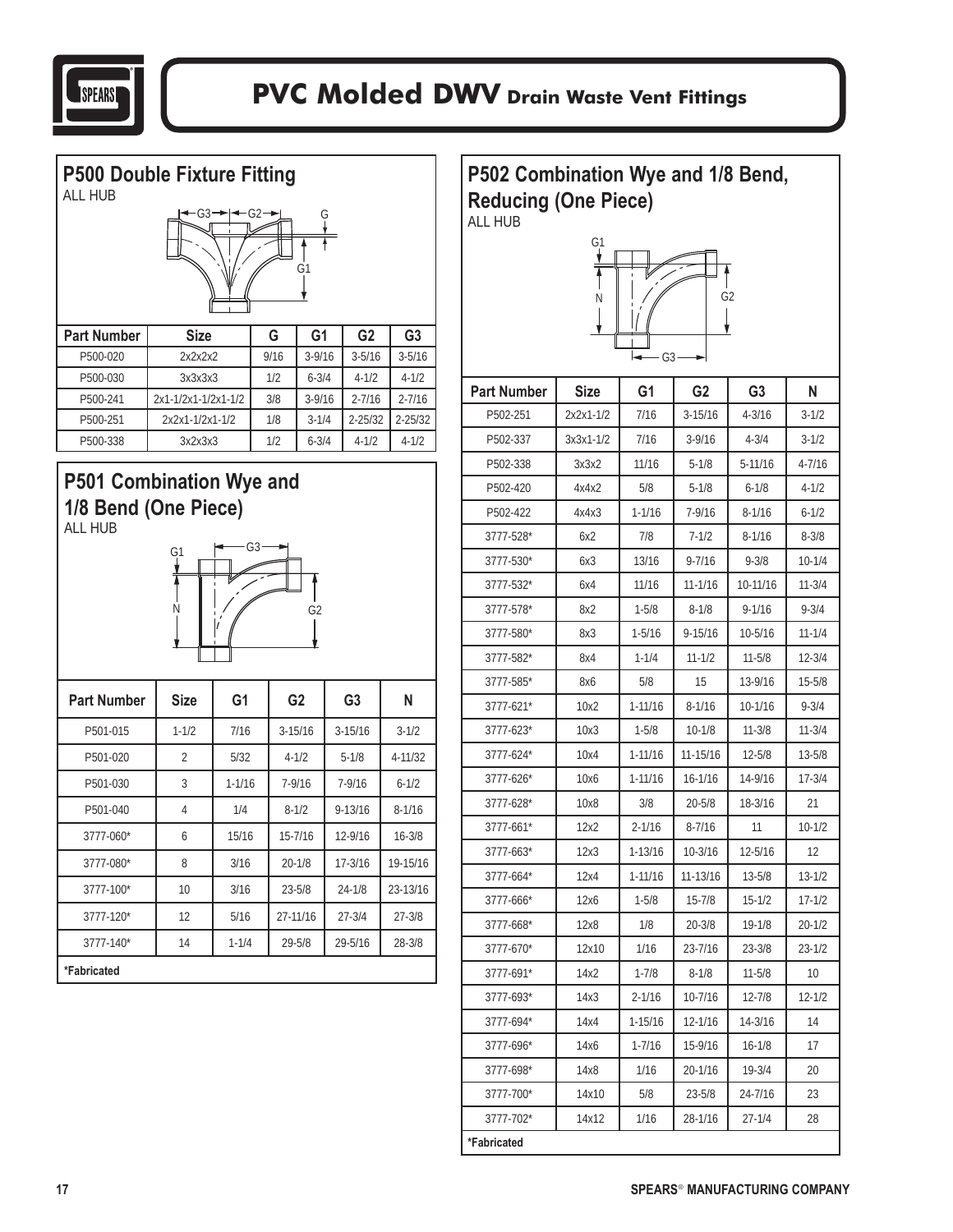

**P502 Combination Wye and 1/8 Bend, Reducing (One Piece) (continued)** ALL HUB



| <b>Part Number</b> | <b>Size</b> | G <sub>1</sub> | G <sub>2</sub> | G <sub>3</sub> | N          |
|--------------------|-------------|----------------|----------------|----------------|------------|
| $3777 - 760*$      | 16x10       | 3/8            | $23 - 5/8$     | $26 - 5/8$     | 24         |
| $3777 - 762*$      | 16x12       | 7/16           | $27 - 7/16$    | 29-5/16        | 27         |
| 3777-790*          | 18x10       | 13/16          | 23-15/16       | 27-9/16        | $24 - 3/4$ |
| $3777 - 792*$      | 18x12       | $\Omega$       | $27 - 3/4$     | $30 - 1/4$     | $27 - 3/4$ |
| 3777-820*          | 20x10       | 7/8            | $23 - 7/8$     | 28-9/16        | $24 - 3/4$ |
| 3777-822*          | 20x12       | 9/16           | 28-3/16        | $31 - 3/16$    | $28 - 3/4$ |
| 3777-910*          | 24x10       | $1 - 15/16$    | 24-13/16       | $30 - 7/16$    | $26 - 3/4$ |
| 3777-912*          | 24x12       | $1 - 1/2$      | 29             | $33 - 1/8$     | $30 - 1/2$ |
| *Fabricated        |             |                |                |                |            |

### **P503 Combination Wye and 1/8 Bend (Two Piece)**  ALL HUB

G2 G3 N G1 Part Number | Size | G1 | G2 | G3 | N P503-030 3 7/8 7-3/8 7-1/2 6-15/32 P503-040 4 7/8 8-15/16 9-1/4 8-1/16 P503-060 6 31/32 10-31/32 11-11/32 9-31/32 P503-080 | 8 | 1-1/2 | 16 | 16 | 14-1/2

### **P504 Combination Wye and 1/8 Bend, Reducing (Two Piece)**  ALL HUB G1  $\leftarrow$  G3  $N \parallel / \sim$  G2  $\mathbf{I}$ **Part Number | Size | G1 | G2 | G3 | N** P504-422 4x3 1 7-19/32 8-7/32 6-19/32 P504-530 6x3 5/8 7-9/16 9-5/16 6-29/32 P504-532 6x4 1-3/8 8-7/32 10-3/32 6-27/32 P504-580 8x3 1-1/8 9-1/8 10-3/8 8 P504-582\* 8x4 9-1/4 9-1/4 11-1/8 8 P504-585 8x6 1-1/32 11-9/32 12-3/8 10-11/32 P504-623\* 10x3 1-1/4 12-1/16 13-15/16 10-13/16 P504-624\* 10x4 -1-7/16 12 14-1/2 10-9/16 P504-626 10x6 15/16 11-3/4 14-1/16 10-13/16 P504-628 | 10x8 | 15/16 | 14-1/4 | 15-1/2 | 13-9/16 P504-668 12x8 1-1/16 20-1/8 19-1/8 19-1/16 P504-670\* 12x10 5/8 19-3/4 19-1/2 19-1/16

**\*Bushed**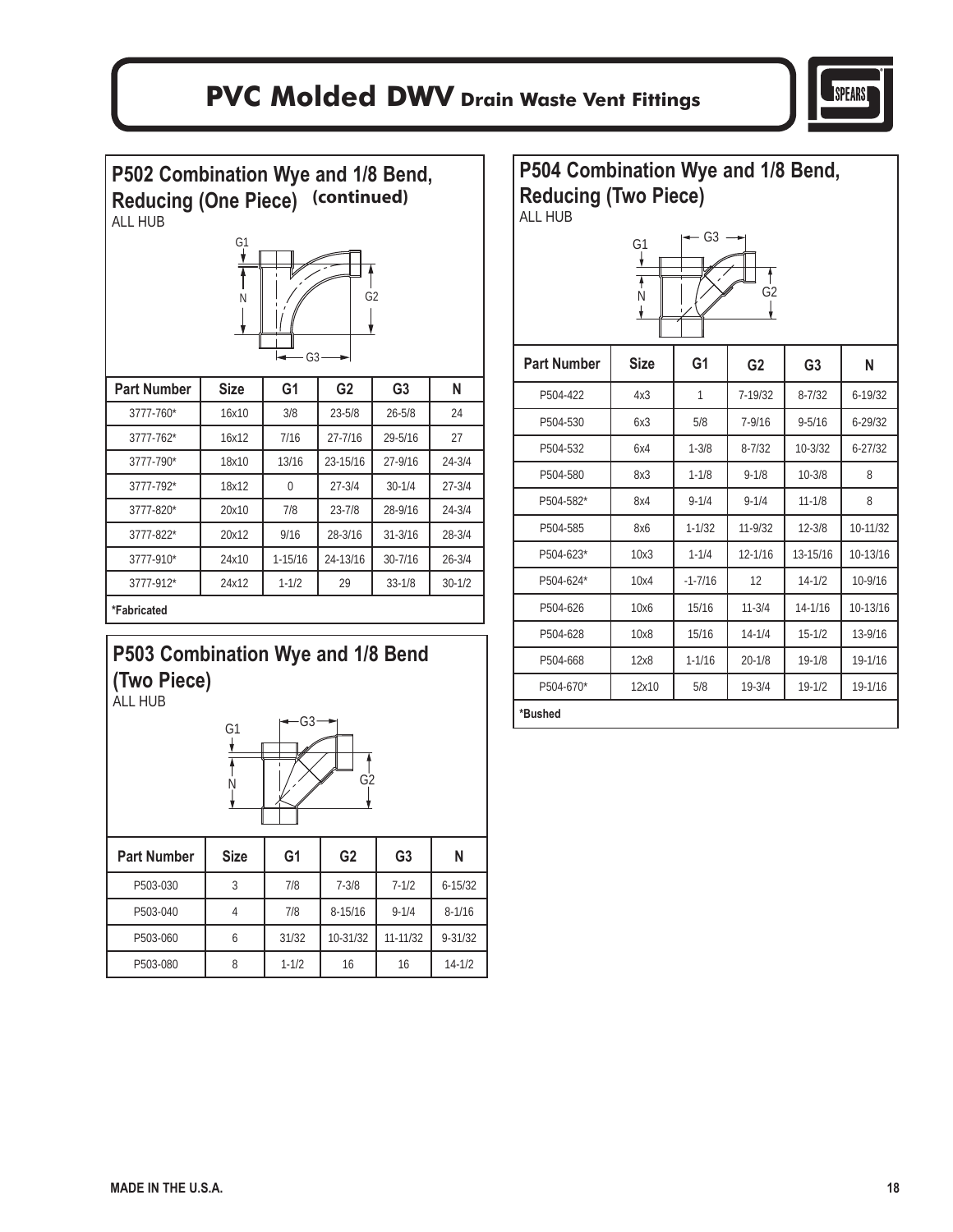

| <b>P507 Double Combination Wye</b><br>and 1/8 Bend<br>ALL HUB | G3             |             | G3             |                | <b>P507 Double Combination Wye</b><br>and 1/8 Bend<br>ALL HUB | G3.         | (continued)      | G3             |                |                |
|---------------------------------------------------------------|----------------|-------------|----------------|----------------|---------------------------------------------------------------|-------------|------------------|----------------|----------------|----------------|
|                                                               | G1             |             | G <sub>2</sub> |                |                                                               | G1          |                  | G <sub>2</sub> |                |                |
| <b>Part Number</b>                                            | <b>Size</b>    | G1          | G <sub>2</sub> | G <sub>3</sub> | <b>Part Number</b>                                            | <b>Size</b> | G <sub>1</sub>   |                | G <sub>2</sub> | G <sub>3</sub> |
| P507-015                                                      | $1 - 1/2$      | 7/16        | $4 - 5/16$     | $4 - 5/16$     | 3792-666*                                                     | 12x6        | $1 - 5/8$        |                | $15 - 7/8$     | $15 - 1/2$     |
| P507-020                                                      | $\overline{2}$ | 9/16        | $5 - 7/16$     | $5 - 5/8$      | 3792-668*                                                     | 12x8        | 1/8              |                | $20 - 3/8$     | $19 - 1/8$     |
| P507-030                                                      | 3              | 27/32       | $7 - 11/32$    | $7 - 11/32$    | 3792-670*                                                     | 12x10       | 1/16             |                | 23-7/16        | $25 - 1/8$     |
| P507-040                                                      | 4              | $1 - 5/32$  | $9 - 5/32$     | $9 - 11/32$    | 3792-691*                                                     | 14x2        | $1 - 7/8$        |                | $8 - 1/8$      | $11 - 5/8$     |
| P507-251                                                      | $2x1 - 1/2$    | 13/32       | $4 - 9/16$     | $4 - 3/4$      | 3792-693*                                                     | 14x3        | $2 - 1/16$       |                | $10 - 7/16$    | $12 - 7/8$     |
| P507-338                                                      | 3x3x2x2        | 29/32       | $5 - 11/16$    | $6 - 15/32$    | 3792-694*                                                     | 14x4        | $1 - 15/16$      |                | $12 - 1/16$    | $14 - 3/16$    |
| P507-420                                                      | 4x4x2x2        | 7/8         | $5 - 7/8$      | $7 - 1/32$     | 3792-696*                                                     | 14x6        | $1 - 7/16$       |                | 15-9/16        | $16 - 1/8$     |
| P507-422                                                      | 4x4x3x3        | $1 - 1/16$  | $7 - 1/2$      | $8 - 1/8$      | 3792-698*                                                     | 14x8        | 1/16             |                | $20 - 1/16$    | $19 - 3/4$     |
| 3792-060*                                                     | 6              | 15/16       | 15-7/16        | 12-9/16        | 3792-700*                                                     | 14x10       | 3/16             |                | $23 - 3/16$    | 25-11/16       |
| 3792-080*                                                     | 8              | 3/16        | $20 - 1/8$     | 17-3/16        | 3792-702*                                                     | 14x12       | $\boldsymbol{0}$ |                | 28             | $28 - 3/8$     |
| 3792-100*                                                     | 10             | 3/16        | $23 - 5/8$     | $24 - 1/8$     | 3792-760*                                                     | 16x10       | 3/8              |                | $23 - 5/8$     | $26 - 5/8$     |
| 3792-120*                                                     | 12             | 5/16        | 27-11/16       | $27 - 3/4$     | 3792-762*                                                     | 16x12       | 7/16             |                | $27 - 7/16$    | 29-5/16        |
| 3792-140*                                                     | 14             | $1 - 1/4$   | $29 - 5/8$     | 29-5/16        | 3792-790*                                                     | 18x10       | 13/16            |                | 23-15/16       | 27-9/16        |
| 3792-528*                                                     | 6x2            | 7/8         | $7 - 1/2$      | $8 - 1/16$     | *Fabricated                                                   |             |                  |                |                |                |
| 3792-530*                                                     | 6x3            | 13/16       | $9 - 7/16$     | $9 - 3/8$      |                                                               |             |                  |                |                |                |
| 3792-532*                                                     | 6x4            | 11/16       | $11 - 1/16$    | 10-11/16       |                                                               |             |                  |                |                |                |
| 3792-578*                                                     | 8x2            | $1 - 5/8$   | $8 - 1/8$      | $9 - 1/16$     | P515 Combination Wye and 1/8 Bend                             |             |                  |                |                |                |
| 3792-580*                                                     | 8x3            | $1 - 5/16$  | $9 - 15/16$    | 10-5/16        | with Left Side Inlet<br>ALL HUB                               |             |                  |                |                |                |
| 3792-582*                                                     | 8x4            | $1 - 1/4$   | $11 - 1/2$     | $11 - 5/8$     |                                                               |             |                  | G3             |                |                |
| 3792-585*                                                     | 8х6            | 5/8         | 15             | 13-9/16        |                                                               |             |                  |                |                |                |
| 3792-621*                                                     | 10x2           | $1 - 11/16$ | $8 - 1/16$     | 10-1/16        |                                                               |             | G                |                |                |                |
| 3792-623*                                                     | 10x3           | $1 - 5/8$   | $10 - 1/8$     | $11 - 3/8$     |                                                               | Ν           | G2               |                |                |                |
| 3792-624*                                                     | 10x4           | $1 - 11/16$ | 11-15/16       | $12 - 5/8$     |                                                               |             |                  |                |                |                |
| 3792-626*                                                     | 10x6           | $1 - 11/16$ | $16 - 1/16$    | 14-9/16        | <b>Part Number</b>                                            | <b>Size</b> | G                | G <sub>2</sub> | G <sub>3</sub> | N              |
| 3792-628*                                                     | 10x8           | 3/8         | $20 - 5/8$     | 18-3/16        |                                                               |             |                  |                |                |                |
| 3792-661*                                                     | 12x2           | $2 - 1/16$  | $8 - 7/16$     | 11             | P515-338                                                      | 3x3x3x2     | $7 - 9/16$       | $5 - 1/2$      | $1 - 7/8$      | $6 - 1/2$      |
| 3792-663*                                                     | 12x3           | $1 - 13/16$ | $10 - 3/16$    | 12-5/16        |                                                               |             |                  |                |                |                |
| 3792-664*                                                     | 12x4           | $1 - 11/16$ | 11-13/16       | $13 - 5/8$     |                                                               |             |                  |                |                |                |

**\*Fabricated**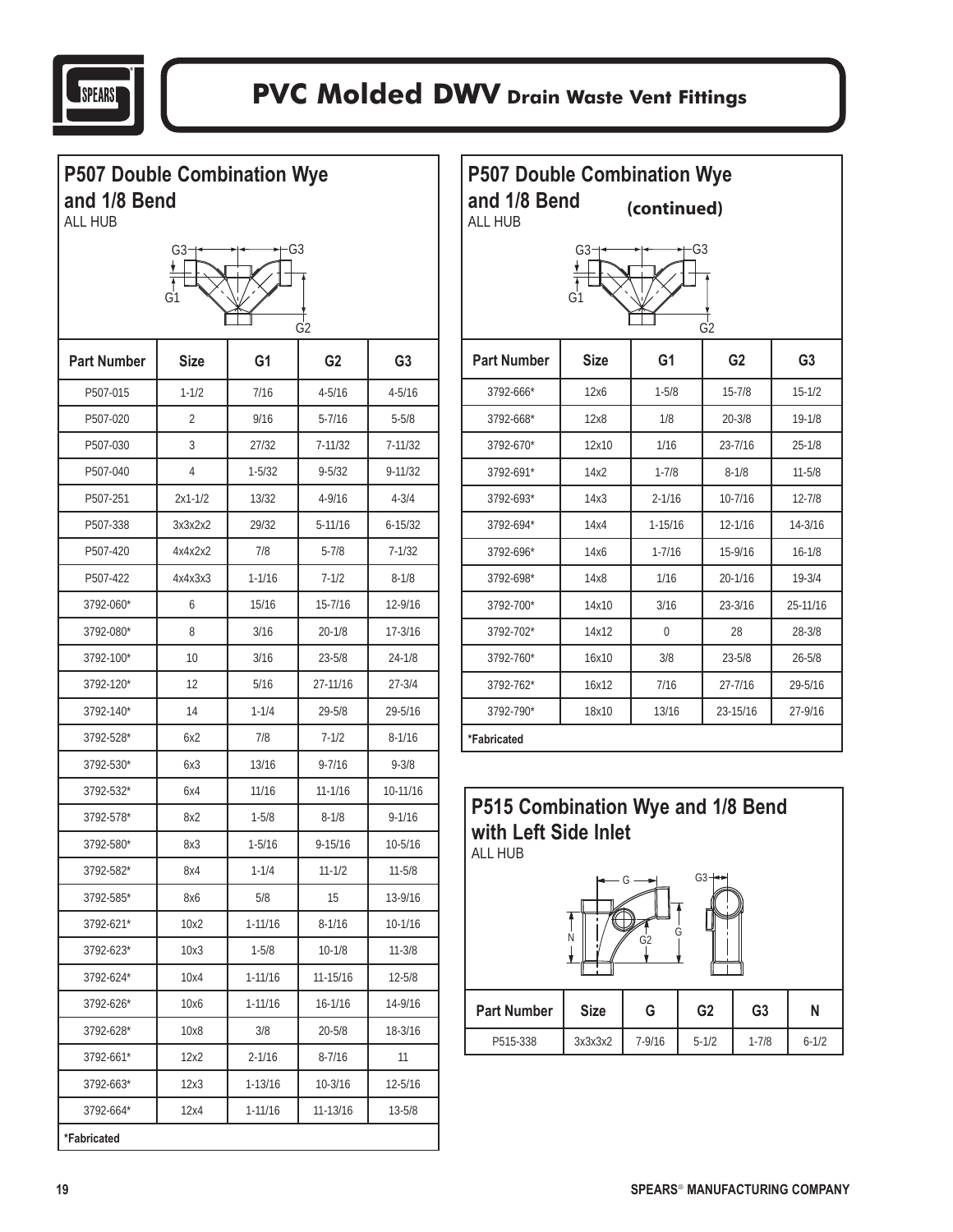

**P516 Combination Wye and 1/8 Bend with Right Side Inlet**  ALL HUB

|                    | $\leftarrow$ FG3 | G<br>G <sub>2</sub> |                | N              |           |
|--------------------|------------------|---------------------|----------------|----------------|-----------|
| <b>Part Number</b> | <b>Size</b>      | G                   | G <sub>2</sub> | G <sub>3</sub> | N         |
| P516-338           | 3x3x3x2          | $7 - 9/16$          | $5 - 1/2$      | $1 - 7/8$      | $6 - 1/2$ |

#### **P517 Combination Wye and 1/8 Bend with R&L Side Inlets**  ALL HUB





| <b>P600 Wye</b><br><b>ALL HUB</b> | (continued) |             |                |  |  |  |
|-----------------------------------|-------------|-------------|----------------|--|--|--|
| G<br>G<br>G1                      |             |             |                |  |  |  |
| <b>Part Number</b>                | <b>Size</b> | G           | G <sub>1</sub> |  |  |  |
| P600-120                          | 12          | $16 - 3/32$ | $2 - 27/32$    |  |  |  |
| 3775-140*                         | 14          | $21 - 3/16$ | $7 - 3/16$     |  |  |  |
| *Fabricated                       |             |             |                |  |  |  |



| P601-251 | 2x2x1-1/2     | 13/16     | $3 - 15/32$ | $3 - 17/32$ |
|----------|---------------|-----------|-------------|-------------|
| P601-257 | $2x1 - 1/2x2$ | 1         | $4 - 1/2$   | $3 - 3/8$   |
| P601-337 | $3x3x1-1/2$   | 1/2       | $3 - 25/32$ | $4 - 3/8$   |
| P601-338 | 3x3x2         | 7/8       | $4 - 3/32$  | 4-17/32     |
| P601-419 | $4x4x1-1/2$   | 3/8       | $3 - 9/32$  | $4 - 3/8$   |
| P601-420 | 4x4x2         | 5/16      | $4 - 5/16$  | $5 - 11/32$ |
| P601-422 | 4x4x3         | 21/32     | $5 - 1/2$   | 5-29/32     |
| P601-528 | 6x6x2         | 3/8       | $6 - 9/16$  | $8 - 5/16$  |
| P601-530 | 6x6x3         | $1 - 1/8$ | 6           | $6 - 7/8$   |
| P601-532 | 6x6x4         | 23/32     | $6 - 3/16$  | $7 - 1/8$   |
| P601-578 | 8x8x2         | 3/8       | $7 - 5/8$   | $9 - 13/16$ |
| P601-582 | 8x8x4         | 3/8       | $7 - 5/8$   | $8 - 5/8$   |
| P601-585 | 8x8x6         | 23/32     | $10 - 1/32$ | $9 - 15/16$ |
| P601-626 | 10x10x6       | $-13/32$  | $11 - 1/8$  | $12 - 3/32$ |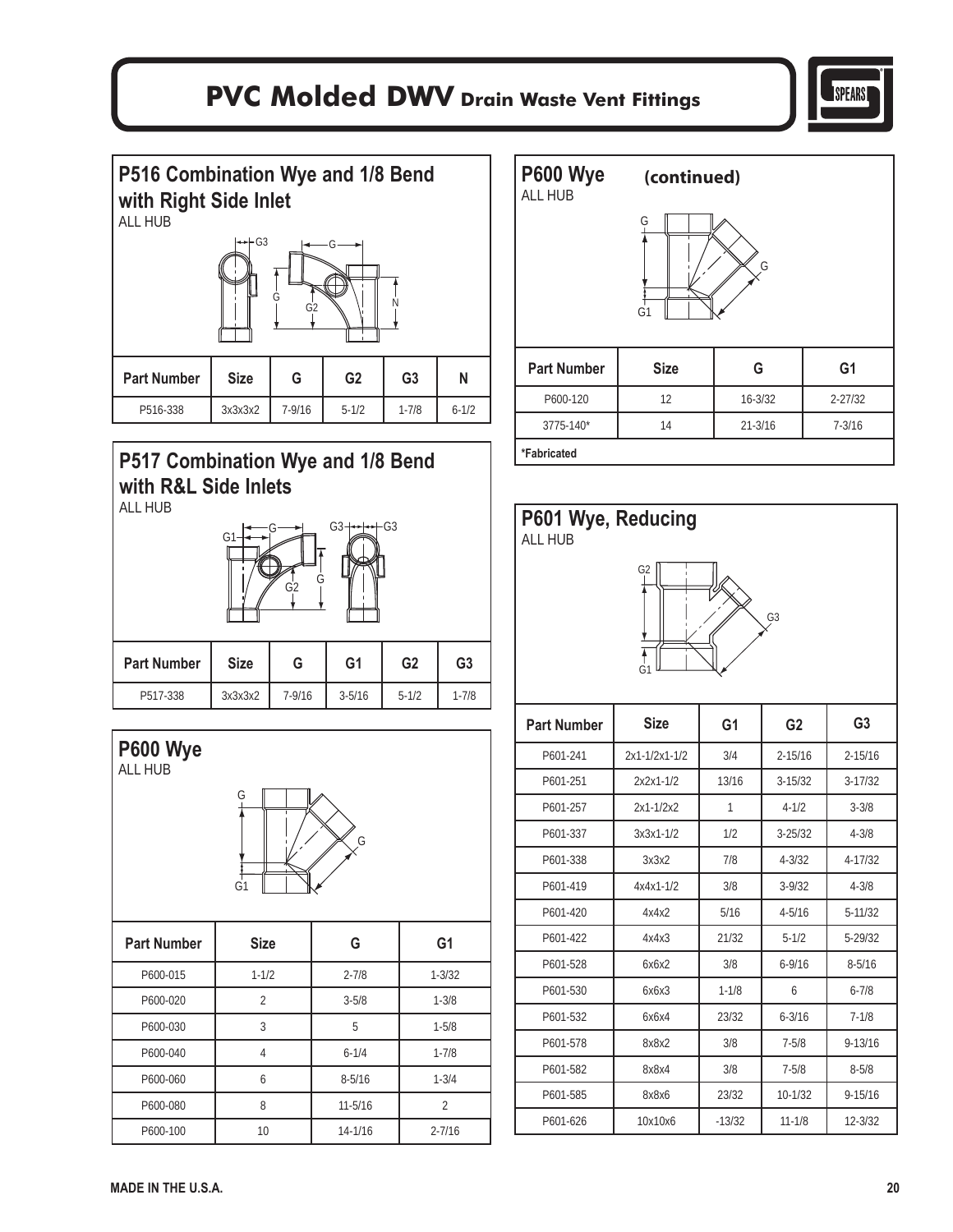

**P601 Wye, Reducing (continued)** ALL HUB

# G1 G2 G3

| <b>Part Number</b> | <b>Size</b> | G <sub>1</sub> | G <sub>2</sub> | G <sub>3</sub> |
|--------------------|-------------|----------------|----------------|----------------|
| P601-628           | 10x10x8     | 15/16          | $12 - 1/2$     | 12-29/32       |
| P601-670           | 12x12x10    | $2 - 15/16$    | $16 - 3/16$    | $17 - 3/16$    |
| 3775-580*          | 8x3         | $1 - 5/16$     | $9 - 15/16$    | $10 - 7/8$     |
| 3775-621*          | 10x2        | 1/2            | $10 - 1/4$     | $11 - 3/16$    |
| 3775-623*          | 10x3        | 1/2            | $11 - 1/4$     | $12 - 5/16$    |
| 3775-624*          | 10x4        | $1 - 7/16$     | $12 - 3/16$    | 13-5/16        |
| $3775 - 661*$      | 12x2        | $1 - 1/8$      | $11 - 5/8$     | 12-9/16        |
| 3775-663*          | 12x3        | 3/8            | $12 - 3/8$     | 13-11/16       |
| 3775-664*          | 12x4        | 3/8            | $13 - 1/8$     | 14-11/16       |
| 3775-666*          | 12x6        | $2 - 3/8$      | $15 - 1/8$     | $15 - 5/8$     |
| 3775-668*          | 12x8        | $3 - 7/8$      | $16 - 5/8$     | $17 - 1/16$    |
| 3775-691*          | 14x2        | $\overline{2}$ | 12             | $13 - 7/16$    |
| 3775-693*          | 14x3        | 3/4            | $13 - 1/4$     | 14-9/16        |
| 3775-694*          | 14x4        | 0              | 14             | 15-9/16        |
| 3775-696*          | 14x6        | $1 - 1/2$      | $15 - 1/2$     | $16 - 1/2$     |
| 3775-698*          | 14x8        | 3              | 17             | 17-15/16       |
| 3775-700*          | 14x10       | $4 - 1/2$      | $18 - 1/2$     | 19             |
| $3775 - 702*$      | 14x12       | $\overline{7}$ | 21             | $20 - 15/16$   |
| *Fabricated        |             |                |                |                |







 $G<sub>1</sub>$ 



| <b>Part Number</b> | <b>Size</b> | G           | G1          |
|--------------------|-------------|-------------|-------------|
| P611-015           | $1 - 1/2$   | $2 - 7/8$   | $1 - 1/8$   |
| P611-020           |             | $3 - 5/8$   | $1 - 3/8$   |
| P611-030           |             | $6 - 1/8$   | $1 - 5/8$   |
| P611-040           |             | $6 - 11/32$ | $1 - 27/32$ |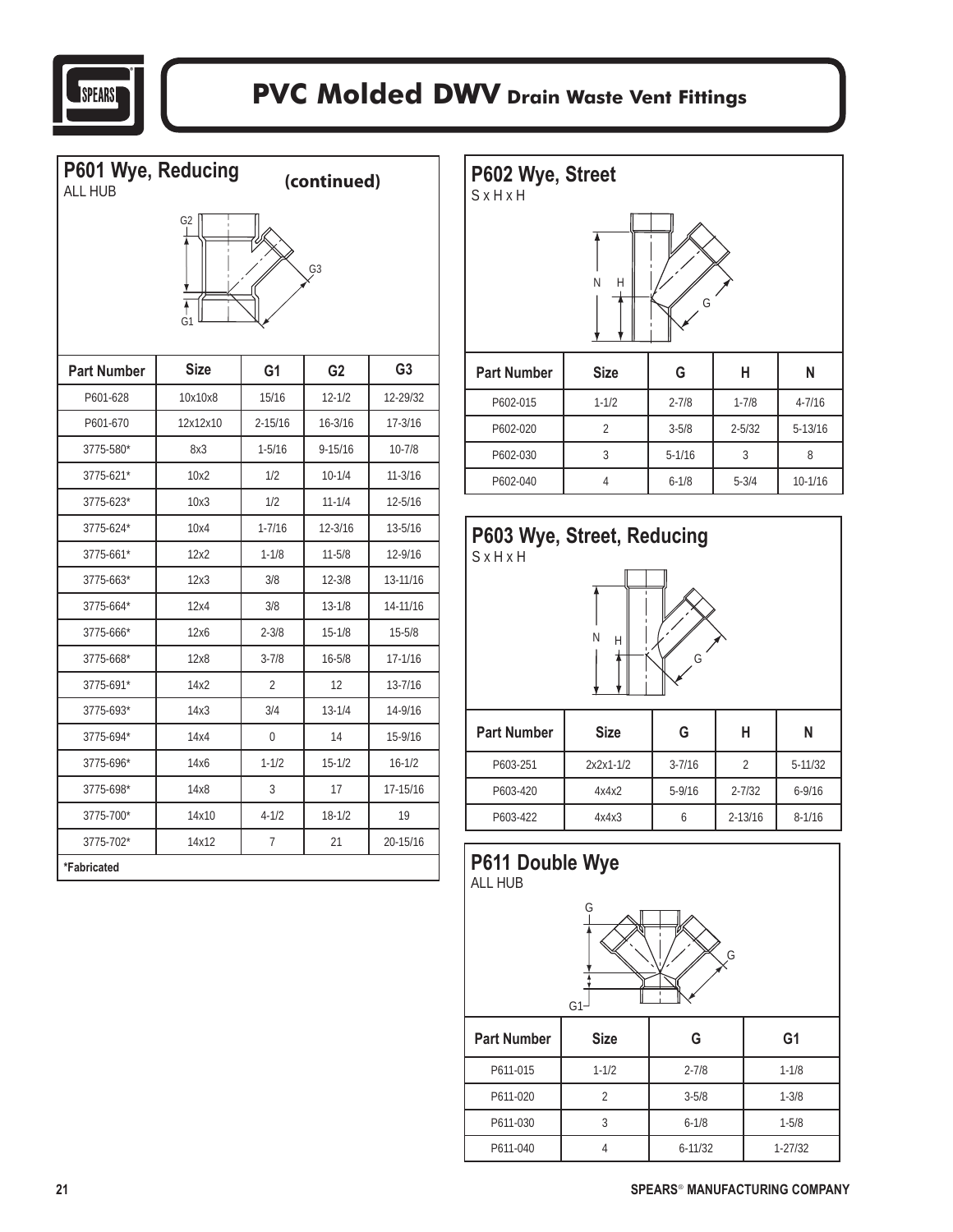

| P611 Double Wye (continued)<br><b>ALL HUB</b> |             |             |                |  |  |
|-----------------------------------------------|-------------|-------------|----------------|--|--|
| G<br>Ģ<br>G1                                  |             |             |                |  |  |
| <b>Part Number</b>                            | <b>Size</b> | G           | G <sub>1</sub> |  |  |
| P611-060                                      | 6           | $8 - 5/16$  | $1 - 25/32$    |  |  |
|                                               |             |             |                |  |  |
| 3776-080*                                     | 8           | 14-5/16     | $5 - 5/8$      |  |  |
| 3776-100*                                     | 10          | $17 - 1/4$  | $6 - 9/16$     |  |  |
| 3776-120*                                     | 12          | $20 - 1/16$ | $7 - 5/16$     |  |  |

**\*Fabricated**

| P611S Double Wye, with 2" Side Inlet<br><b>ALL HUB</b> |             |             |                |                |                |  |  |
|--------------------------------------------------------|-------------|-------------|----------------|----------------|----------------|--|--|
| -G3<br>G3-<br>G<br>G<br>G <sub>2</sub><br>G1           |             |             |                |                |                |  |  |
| Part<br><b>Number</b>                                  | <b>Size</b> | G           | G <sub>1</sub> | G <sub>2</sub> | G <sub>3</sub> |  |  |
| P611S-030                                              | 3           | $4 - 15/16$ | $1 - 9/16$     | $6 - 7/16$     | $1 - 31/32$    |  |  |



P612-338 3x3x2x2 7/8 4-1/16 4-5/8 P612-420 4x4x2x2 3/8 4-17/32 5-7/16 P612-422 4x4x3x3 1-1-1/16 5-13/32 5-7/8 P612-532 6x6x4x4 1-1/8 5-3/4 6-9/16

| <b>ALL HUB</b>         | P612 Double Wye, Reducing (continued)<br>G <sub>2</sub> |                    | G3                      |                          |
|------------------------|---------------------------------------------------------|--------------------|-------------------------|--------------------------|
|                        | $G1^{\uparrow}$                                         |                    |                         |                          |
| <b>Part Number</b>     | <b>Size</b>                                             | G1                 | G <sub>2</sub>          | G <sub>3</sub>           |
| 3776-528*<br>3776-530* | 6x2<br>6x3                                              | 7/8<br>$1 - 13/16$ | $7 - 1/2$<br>$8 - 7/16$ | $8 - 7/16$<br>$9 - 9/16$ |
| 3776-578*              | 8x2                                                     | 9/16               | $9 - 3/16$              | $9 - 3/4$                |
| 3776-580*              | 8x3                                                     | $1 - 5/16$         | $9 - 15/16$             | $10 - 7/8$               |
| 3776-582*              | 8x4                                                     | 2-1/16             | 10-11/16                | $11 - 7/8$               |
| 3776-585*              | 8x6                                                     | $3 - 1/2$          | $12 - 1/8$              | 12-13/16                 |
| 3776-621*              | 10x2                                                    | 1/2                | $10 - 1/4$              | $11 - 3/16$              |
| 3776-623*              | 10x3                                                    | 1/2                | $11 - 1/4$              | 12-5/16                  |
| 3776-624*              | 10x4                                                    | $1 - 7/16$         | $12 - 3/16$             | 13-5/16                  |
| 3776-626*              | 10x6                                                    | $3 - 1/2$          | $14 - 1/4$              | $14 - 1/4$               |
| 3776-628*              | 10x8                                                    | $5 - 1/8$          | $15 - 7/8$              | 15-11/16                 |
| 3776-661*              | 12x2                                                    | $1 - 1/8$          | $11 - 5/8$              | 12-9/16                  |
| 3776-663*              | 12x3                                                    | 3/8                | $12 - 3/8$              | 13-11/16                 |
| 3776-664*              | 12x4                                                    | 3/8                | $13 - 1/8$              | 14-11/16                 |
| 3776-666*              | 12x6                                                    | $2 - 3/8$          | $15 - 1/8$              | $15 - 5/8$               |
| 3776-668*              | 12x8                                                    | $3 - 7/8$          | $16 - 5/8$              | $17 - 1/16$              |
| 3776-670*              | 12x10                                                   | $5 - 3/8$          | $18 - 1/8$              | $18 - 1/8$               |
| 3776-691*              | 14x2                                                    | 2                  | 12                      | 13-7/16                  |
| 3776-693*              | 14x3                                                    | 3/4                | $13 - 1/4$              | 14-9/16                  |
| 3776-694*              | 14х4                                                    | 0                  | 14                      | 15-9/16                  |
| 3776-696*              | 14x6                                                    | $1 - 1/2$          | $15 - 1/2$              | $16 - 1/2$               |
| 3776-698*              | 14x8                                                    | 3                  | 17                      | 17-15/16                 |
| 3776-700*              | 14x10                                                   | $4 - 1/2$          | 18-5/8                  | 19                       |
| 3776-702*              | 14x12                                                   | 7                  | 21                      | 20-15/16                 |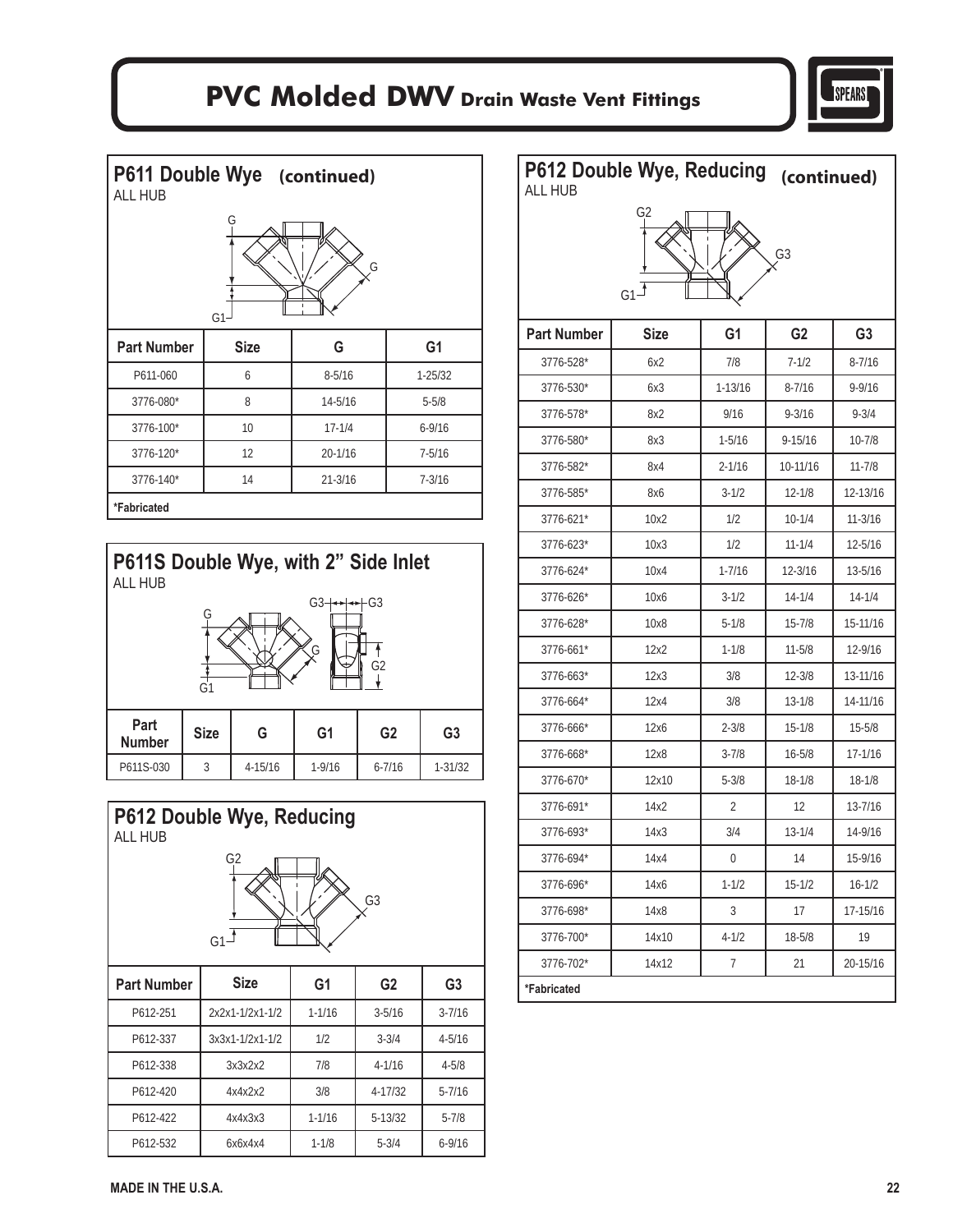

| P700 Return Bend<br>HxH |                |             |  |  |  |  |
|-------------------------|----------------|-------------|--|--|--|--|
| Ģ                       |                |             |  |  |  |  |
| <b>Part Number</b>      | <b>Size</b>    | G           |  |  |  |  |
| P700-015                | $1 - 1/2$      | $1 - 11/32$ |  |  |  |  |
| P700-020                | $\overline{2}$ | $2 - 3/8$   |  |  |  |  |
| P700-030                | 3              | 3           |  |  |  |  |
| P700-040                | $\overline{4}$ | $3 - 7/16$  |  |  |  |  |
| P700-060                | 6              | 5           |  |  |  |  |
| P700-080                | 8              | $6 - 1/8$   |  |  |  |  |





| P706X P-Trap<br>H x H                 |                |             |                |                 |  |  |  |
|---------------------------------------|----------------|-------------|----------------|-----------------|--|--|--|
| G<br>G <sub>2</sub><br>G <sub>1</sub> |                |             |                |                 |  |  |  |
| <b>Part Number</b>                    | <b>Size</b>    | G           | G <sub>1</sub> | G <sub>2</sub>  |  |  |  |
| P706X-015                             | $1 - 1/2$      | $4 - 1/4$   | $3 - 3/4$      | $1 - 13/32$     |  |  |  |
| P706X-020                             | $\overline{2}$ | $6 - 7/16$  | $4 - 3/4$      | $2 - 13/32$     |  |  |  |
| P706X-030                             | 3              | $8 - 11/16$ | $6 - 15/16$    | $3 - 1/32$      |  |  |  |
| P706X-040                             | 4              | $11 - 1/32$ | $8 - 1/8$      | $3 - 23/32$     |  |  |  |
| P706X-060                             | 6              | $18 - 1/2$  | $13 - 3/8$     | 5               |  |  |  |
| P706X-080                             | 8              | $23 - 1/8$  | $16 - 1/8$     | $6 - 1/16$      |  |  |  |
| P706X-100                             | 10             | $36 - 1/4$  | $24 - 7/8$     | 10 <sup>1</sup> |  |  |  |
| P706X-120                             | 12             | $40 - 3/8$  | 27-13/16       | 11              |  |  |  |



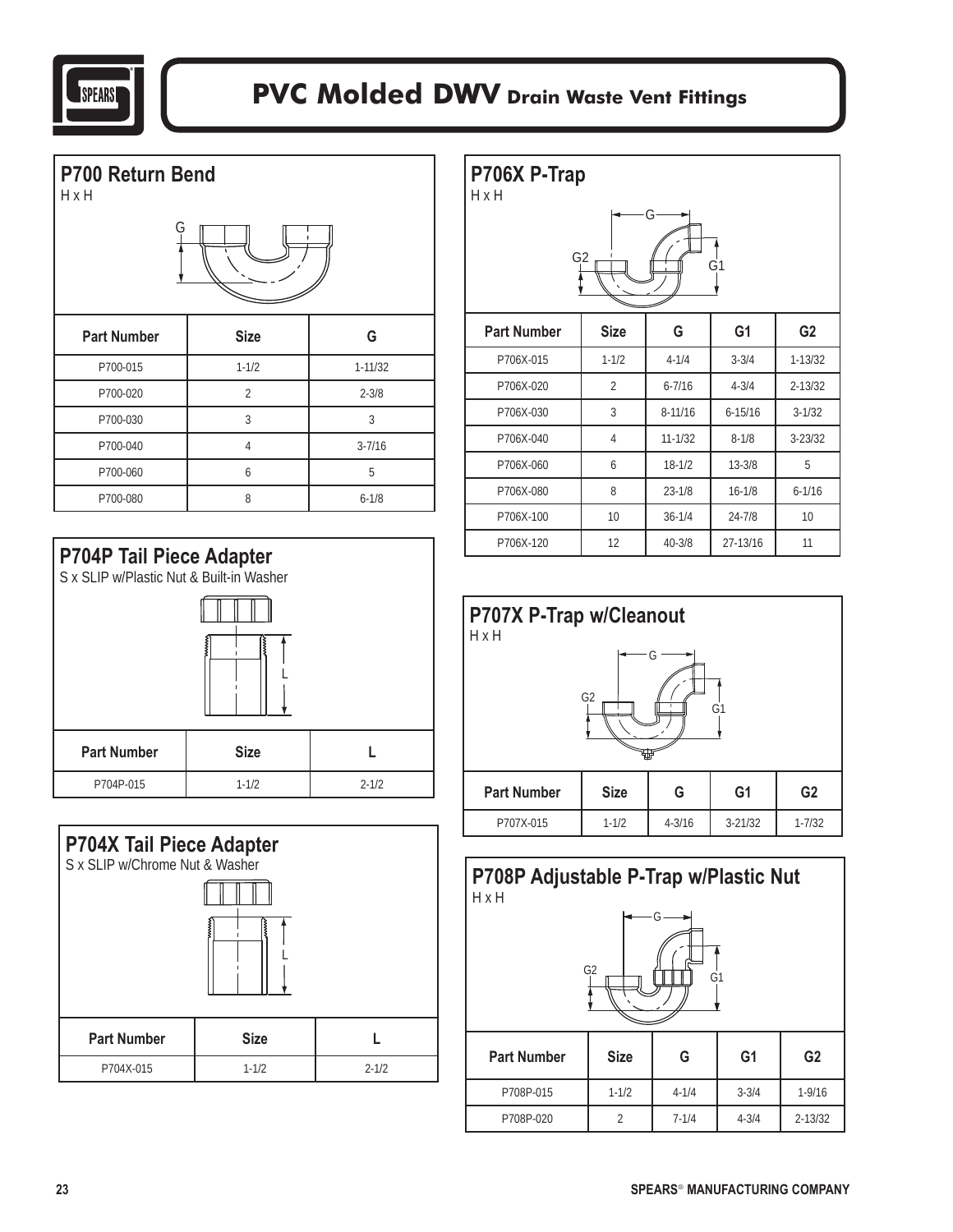

#### **P711P L.A. Pattern P-Trap w/Plastic Nut**



#### **P711X L.A. Pattern P-Trap w/Chrome Nut**  SLIP x H w/Chrome Nut & Washer







| <b>P800KO Closet Flange with Knockout</b>   |  |
|---------------------------------------------|--|
| Н                                           |  |
| ۳∟<br>ഫ்ட்                                  |  |
| <b>Part Number</b><br><b>Size</b><br>G<br>N |  |
| $2 - 25/32$<br>4x3<br>7/16<br>P800KO-422    |  |

### **P800S Closet Flange with Stop**

| N-                 | lata.       | ਜ਼ਾਦਾ |           |      |
|--------------------|-------------|-------|-----------|------|
| <b>Part Number</b> | <b>Size</b> | G     |           | N    |
| P800S-422          | 4x3         |       | $2 - 3/4$ | 7/16 |

### **P801 Closet Flange, Reducing**  SPIGOT L N G Part Number | Size | G | L | N P801-422 4x3 7 2-3/4 1/2

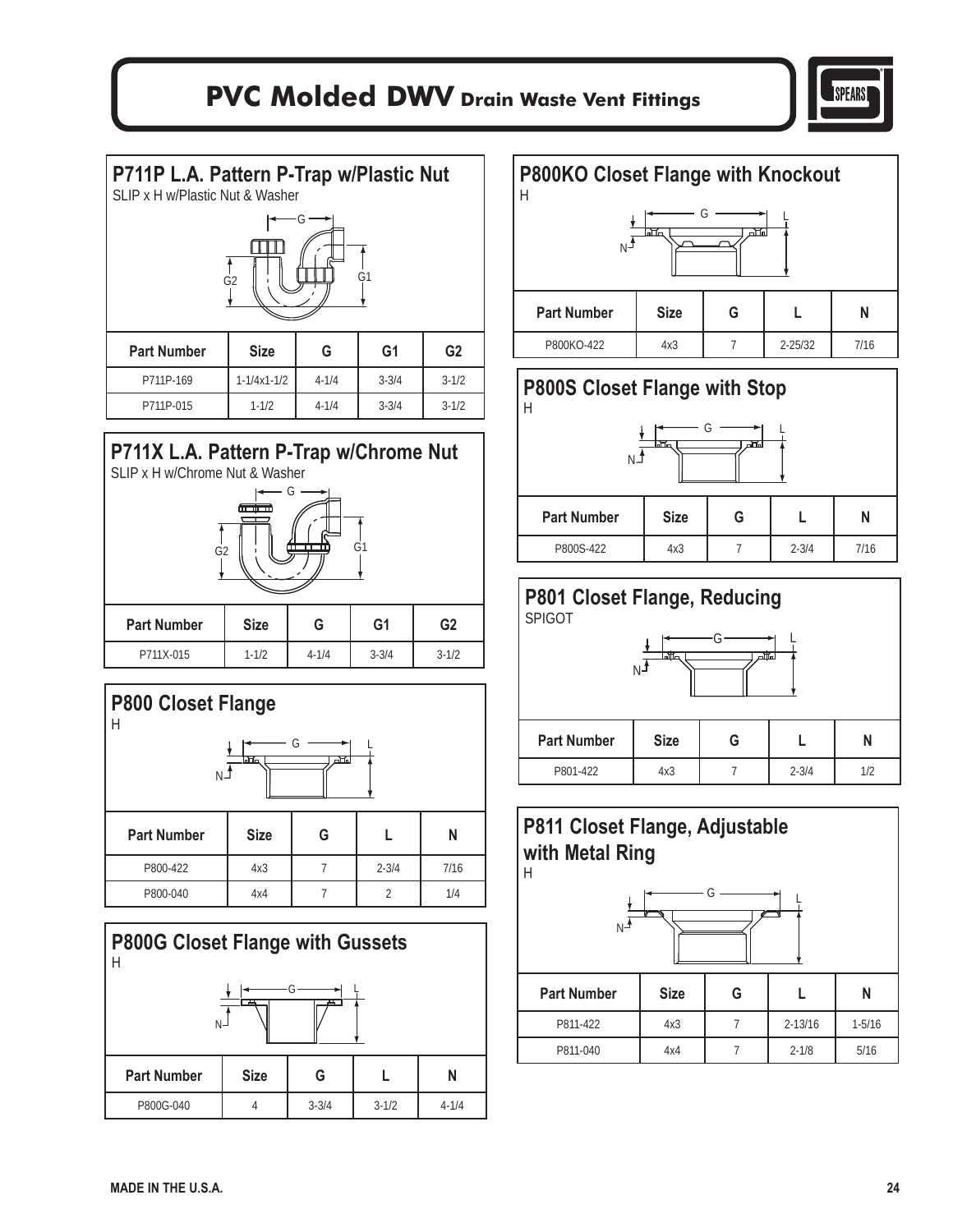

**P811KO Closet Flange, Adjustable with Knockout**  H L N G Part Number Size G L L N

P811KO-422 4x3 7 2-13/16 1-5/16

### **P812 Closet Flange, Adjustable with Metal Ring**

SPIGOT

| <b>Part Number</b> | <b>Size</b> | G |             | N          |  |  |  |
|--------------------|-------------|---|-------------|------------|--|--|--|
| P812-040           |             |   | $2 - 15/32$ | 15/32      |  |  |  |
| P812-422           | 4x3         |   | $2 - 13/16$ | $1 - 5/16$ |  |  |  |



### **P815 Flush Closet Flange**  Fits Over 3" Pipe or Inside 4" Pipe G N L Part Number Size G L L N P815-040 4x4/4x3 7 2-3/8 1/2

#### **P815KO Flush Closet Flange with Knockout**

Fits Over 3" Pipe or Inside 4" Pipe



### **P820 Offset Closet Flange with Adjustable Metal Ring**

(1-1/2" Offset)



#### **25 SPEARS**® **MANUFACTURING COMPANY**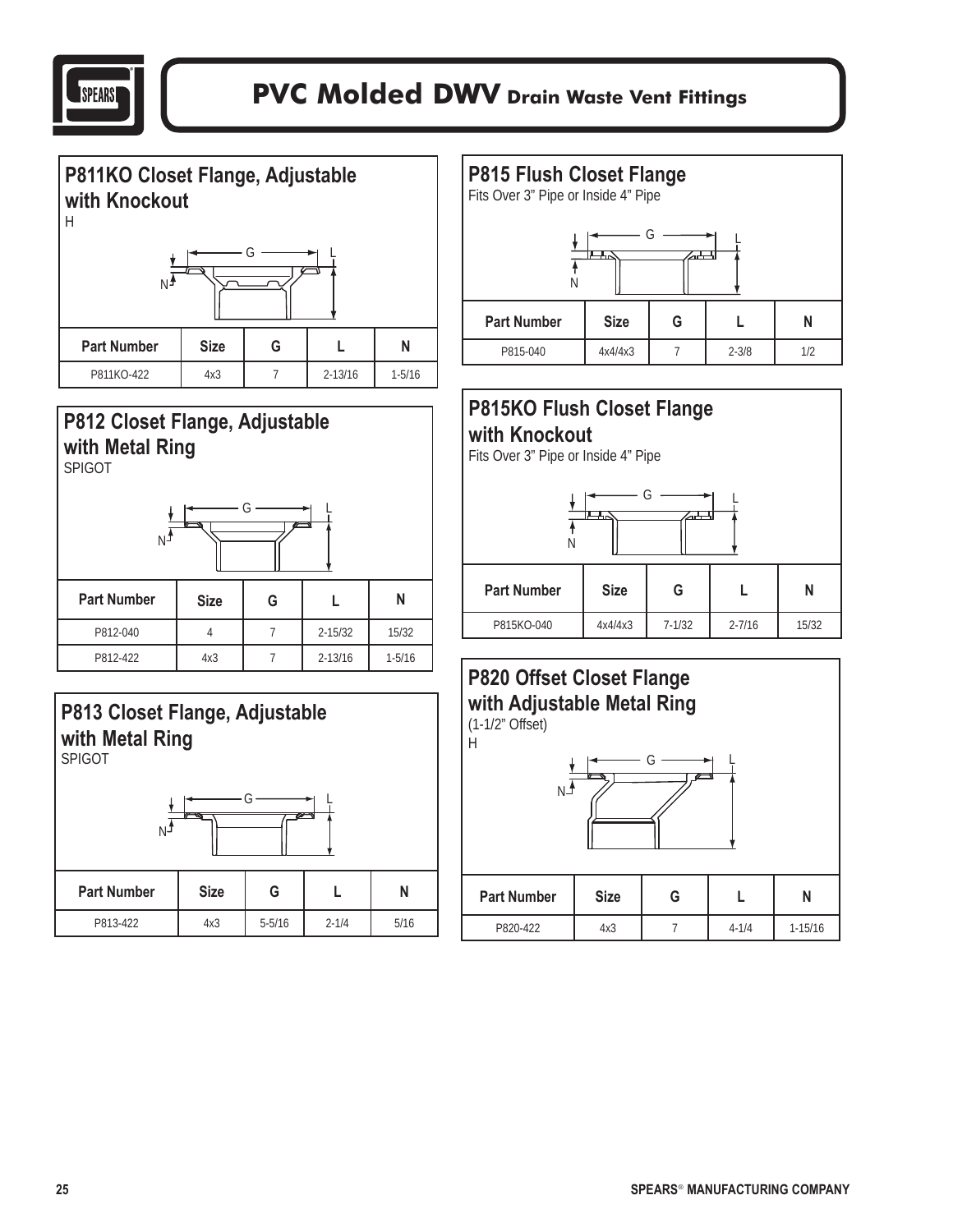

| <b>Expansion Joint · Socket x Socket · PVC White with EPDM O-ring</b> |                       |                |           |             |             |             |   |
|-----------------------------------------------------------------------|-----------------------|----------------|-----------|-------------|-------------|-------------|---|
|                                                                       | Part<br><b>Number</b> | <b>Size</b>    | L         | L1          | L2          | M           | S |
|                                                                       | S119-15               | $1 - 1/2$      | $1 - 3/8$ | $11 - 3/8$  | $8 - 5/8$   | $2 - 11/16$ | 4 |
| M<br>--                                                               | S119-20               | $\overline{2}$ | $1 - 1/2$ | $12 - 1/4$  | $9 - 1/4$   | $3 - 3/16$  | 4 |
|                                                                       | S119-25               | $2 - 1/2$      | $1 - 3/4$ | $15 - 7/8$  | $12 - 3/8$  | $3-15/16$   | 6 |
| ╺<br>╼                                                                | S119-30               | 3              | $1 - 7/8$ | $16 - 1/8$  | $12 - 3/8$  | $4 - 9/16$  | 6 |
|                                                                       | S119-40               | 4              | $2 - 1/4$ | $17 - 3/4$  | $13 - 1/4$  | $5-11/16$   | 6 |
|                                                                       | S119-60               | 6              | 3         | $21 - 5/16$ | $15 - 3/16$ | $8 - 1/4$   | 6 |
|                                                                       |                       |                |           |             |             |             |   |

| Large Diameter Expansion Joint . Socket x Socket . PVC Gray with EPDM O-ring |                       |             |   |            |             |                |            |
|------------------------------------------------------------------------------|-----------------------|-------------|---|------------|-------------|----------------|------------|
|                                                                              | Part<br><b>Number</b> | <b>Size</b> | А |            | M           | M <sub>1</sub> | N          |
|                                                                              | 826-080X6             | 8           |   | $27 - 1/4$ | $9 - 11/16$ | $10 - 3/4$     | $19 - 1/4$ |
| $- - -$                                                                      | 826-100X6             | 10          |   | $35 - 7/8$ | 11-13/16    | $12 - 3/4$     | $25 - 7/8$ |
|                                                                              | 826-120X6             | 12          |   | $39 - 1/2$ | $14 - 1/8$  | 16             | $27 - 1/2$ |
| $\leftarrow \leftarrow \leftarrow$<br>M1                                     | 826-140X6             | 14          |   | $49 - 3/4$ | $15 - 5/8$  | 16             | $34 - 7/8$ |

#### **Thermal Expansion Compensation**

The change in length of pipe with temperature variation should always be considered when installing pipe lines and provisions made to compensate for this change in length. The table below has been prepared to assist you in determining this expansion. This represents the calculated values of pipe length change (ΔL) in inches based on pipe run lengths of 10 to 100 feet and temperature changes of 30° F to 100° F.

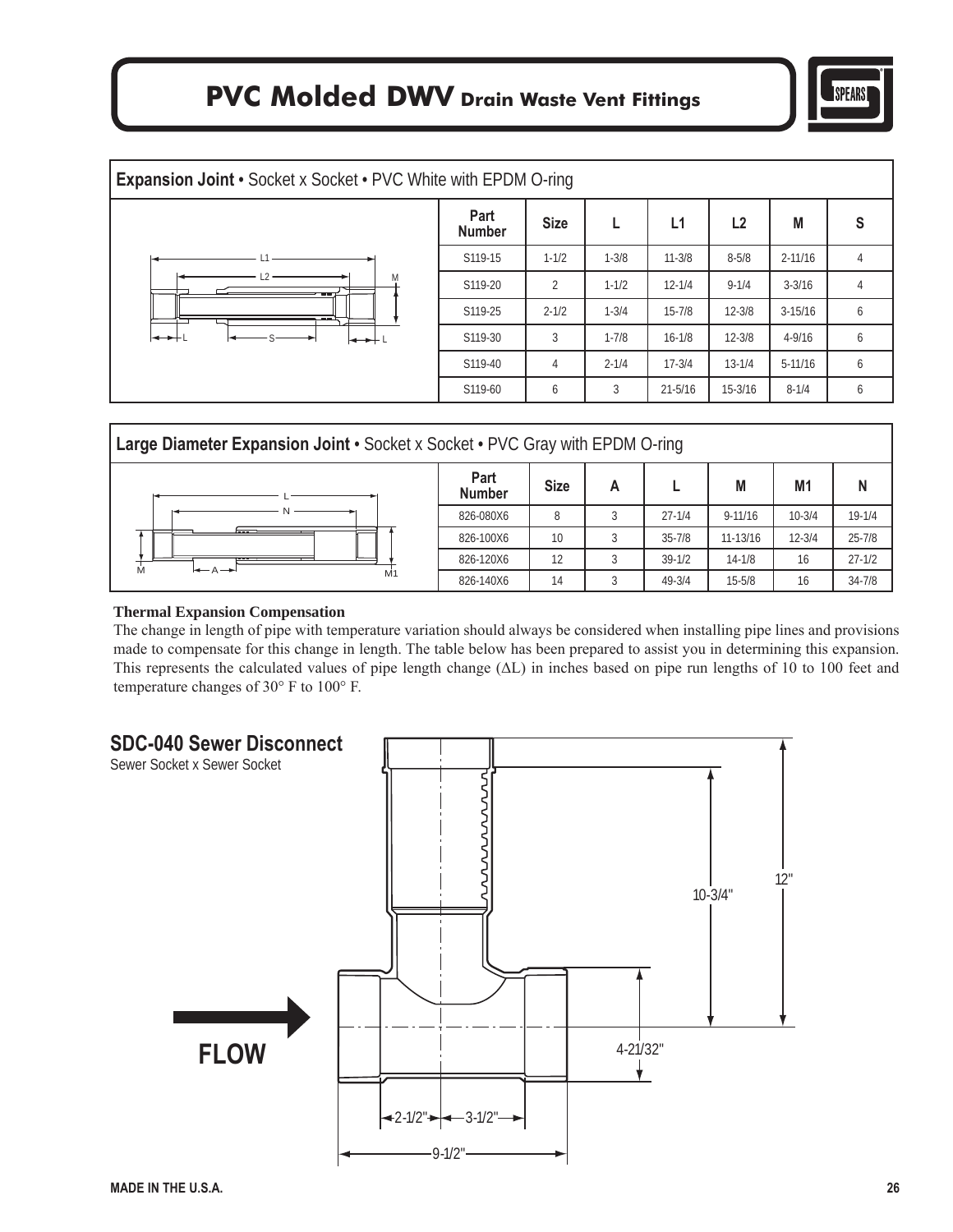

| TEMP.                             | <b>LENGTH OF RUN (FT)</b> |      |      |      |      |      |      |      |      |      |
|-----------------------------------|---------------------------|------|------|------|------|------|------|------|------|------|
| <b>CHANGE A</b><br>$T(^{\circ}F)$ | 10                        | 20   | 30   | 40   | 50   | 60   | 70   | 80   | 90   | 100  |
| 30                                | 0.11                      | 0.22 | 0.32 | 0.43 | 0.54 | 0.65 | 0.76 | 0.86 | 0.97 | 1.08 |
| 40                                | 0.14                      | 0.29 | 0.43 | 0.58 | 0.72 | 0.86 | 1.01 | 1.15 | 1.30 | 1.44 |
| 50                                | 0.18                      | 0.36 | 0.54 | 0.72 | 0.90 | 1.08 | 1.26 | 1.40 | 1.62 | 1.80 |
| 60                                | 0.22                      | 0.43 | 0.65 | 0.85 | 1.08 | 1.30 | 1.51 | 1.73 | 1.94 | 2.16 |
| 70                                | 0.25                      | 0.50 | 0.76 | 1.01 | 1.26 | 1.51 | 1.76 | 2.02 | 2.27 | 2.52 |
| 80                                | 0.29                      | 0.58 | 0.86 | 1.15 | 1.44 | 1.73 | 2.02 | 2.30 | 2.59 | 3.24 |
| 90                                | 0.32                      | 0.65 | 0.97 | 1.30 | 1.62 | 1.94 | 2.27 | 2.59 | 2.92 | 3.24 |
| 100                               | 0.36                      | 0.72 | 1.03 | 1.44 | 1.80 | 2.16 | 2.52 | 2.88 | 3.24 | 3.60 |

#### **PVC Pipe Thermal Expansion (in)**

| Example: Highest temperature expected:                                | $120^\circ$ F |
|-----------------------------------------------------------------------|---------------|
| Lowest temperature expected:                                          | $50^\circ$ F  |
| Total change $(\Delta T)$ :                                           | $70^\circ$ F  |
| Length of run:                                                        | 40 feet       |
| From $70^{\circ}$ F ( $\Delta$ T) row, read 1.01 inches length change |               |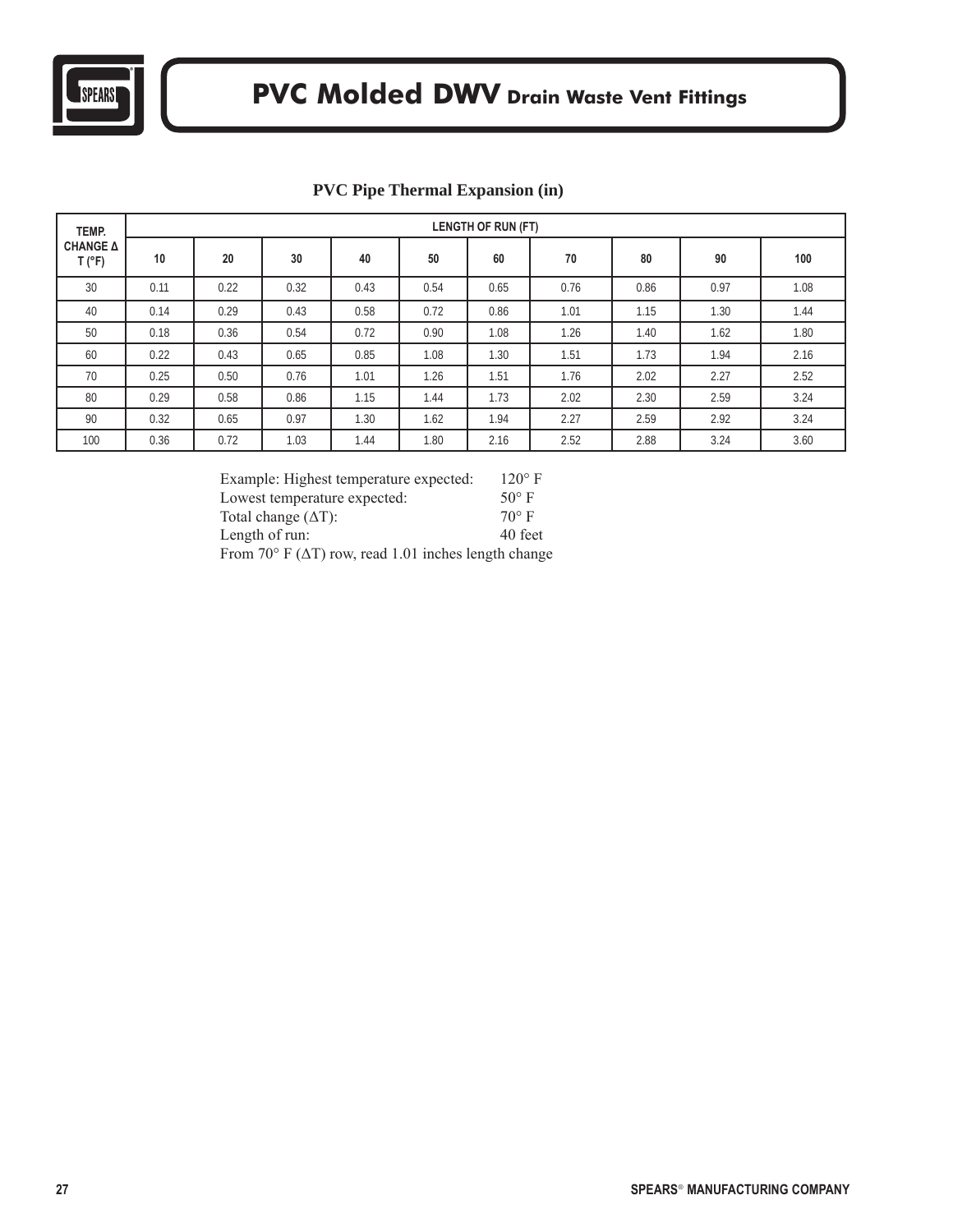| <b>NOTES</b> |
|--------------|
|              |
|              |
|              |
|              |
|              |
|              |
|              |
|              |
|              |
|              |
|              |
|              |
|              |
|              |
|              |
|              |
|              |
|              |
|              |
|              |
|              |
|              |
|              |
|              |
|              |
|              |
|              |
|              |
|              |
|              |
|              |
|              |
|              |
|              |
|              |
|              |